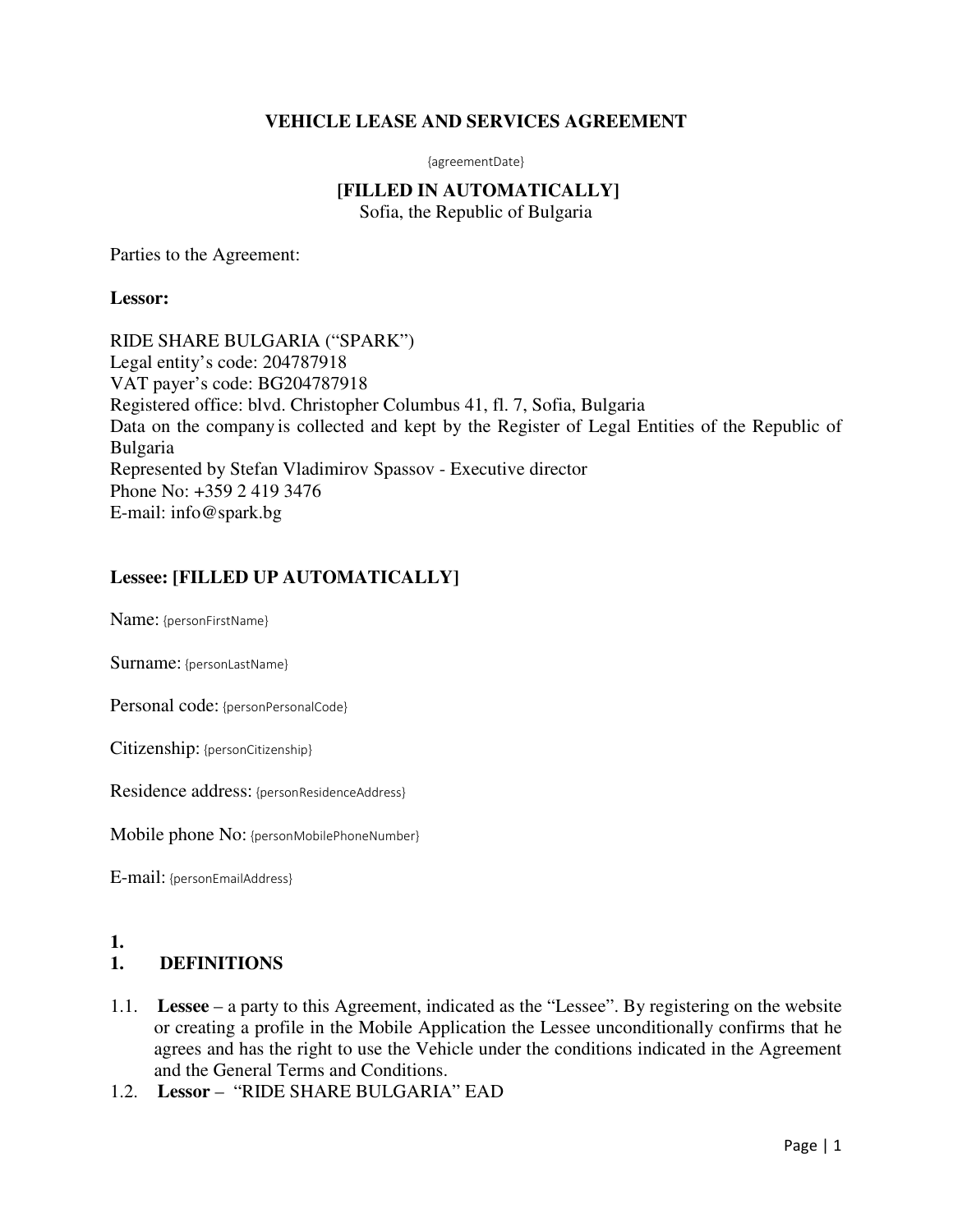- 1.3. **Parties** collectively the Lessor and the Lessee; each of them indicated separately as the **Party**, when avoiding distinguishing one of them..
- 1.4. **Agreement** this Vehicle lease and services agreement, concluded between the Lessor and the Lessee, inseparable part of which are these General Terms and Conditions and Annex № 1 – List of Penalties, with the contents of which the Lessee unconditionally agrees by registering in the Mobile application.
- 1.5. **General Terms and Conditions** General Terms and Conditions regarding lease and provision of services, which are accepted by the Lessee by concluding this Agreement and which are an inseparable part of the Agreement and which can be amended by the Lessor at any time in accordance with the clauses of this Agreement.
- 1.6. **Vehicle Use Period** period of time from the successfuly unlocking of the Vehicle by the Lessee selecting command "Unlock" on the screen of smartphone of the Lessee by using the Mobile Application of the Lessor, until returning the Vehicle to approved location specified in compliance with the General Terms and Conditions and terminating the lease by selecting command "Finish trip" on the screen of a smartphone of the Lessee by using the Mobile Application of the Lessor and receiving a lease termination confirmation email with information on the lease details (lease session duration, mileage, price, date and time). For the period of selecting of the command "Unlock" and until the selection of command "Finish trip", the Lessee owes rent in accordance to the up-to-date Price List of the Lessor. For the avoidance of doubt, under no circumstances has the Lessee right to use the vehicle without starting a session and selecting the command "Unlock", otherwise the Lessee owes not only payment of rent, determined in accordance to the up-to-date pricelist of the Lessor and Penalty the amount of which is stated in Annex  $\mathcal{N}_2$  1 – List of Penalties. The command "Finnish Trip" can be activated by the Lessee only in the Permitted Locations, which are having free, no charge and unhindered public access, otherwise the Lessee owes payment of the rent price in accordance to the acting Price List of the Lessor up to the date of parking of the vehicle in the Permitted Location termination of the session, possibly owed penalties, and also compensation of possible costs and suffered losses.
- 1.7. **Permitted Location –** location, which is marked as a zone, at which it is allowed to end a session by the Lessee in the mobile application and which is not private property and/or access / stay / parking, is not prohibited and/or limited and/or for stay / parking is not needed payment of a price for stay and/or parking.
- 1.8 **Paid Vehicle Return Zone** shall mean a place in which the Lessee may return and park the Vehicle only at the additional charge. The charge shall be indicated in the Mobile Application. The Paid Vehicle Return Zone shall be marked in the Mobile Application in a purple colour and the specific marking.
- 1.9. **Vehicle System** an electronic system installed in the Vehicle, which records and provides the Lessor access to information about current location of the Vehicle, distance covered by the Vehicle, Vehicle Use Period, as well as other data in relation to the Vehicle and its use.
- 1.10. **Vehicle** an electrically propelled vehicle which is provided by the Lessor to the Lessee for temporary possession and use in accordance with the procedure and terms indicated in the Agreement and the General Terms and Conditions.
- 1.11. **List of Penalties** list of penalties for improper performance or failure to perform the Agreement (including, but not limited to the General Terms and Conditions) indicated in Appendix 1 to the Agreement, with which the Lessee states his unconditional agreement to the date of registration in the mobile application and every time when he starts using it. For the avoidance of doubt, provided that as a result of the non-performance of the Lessee of any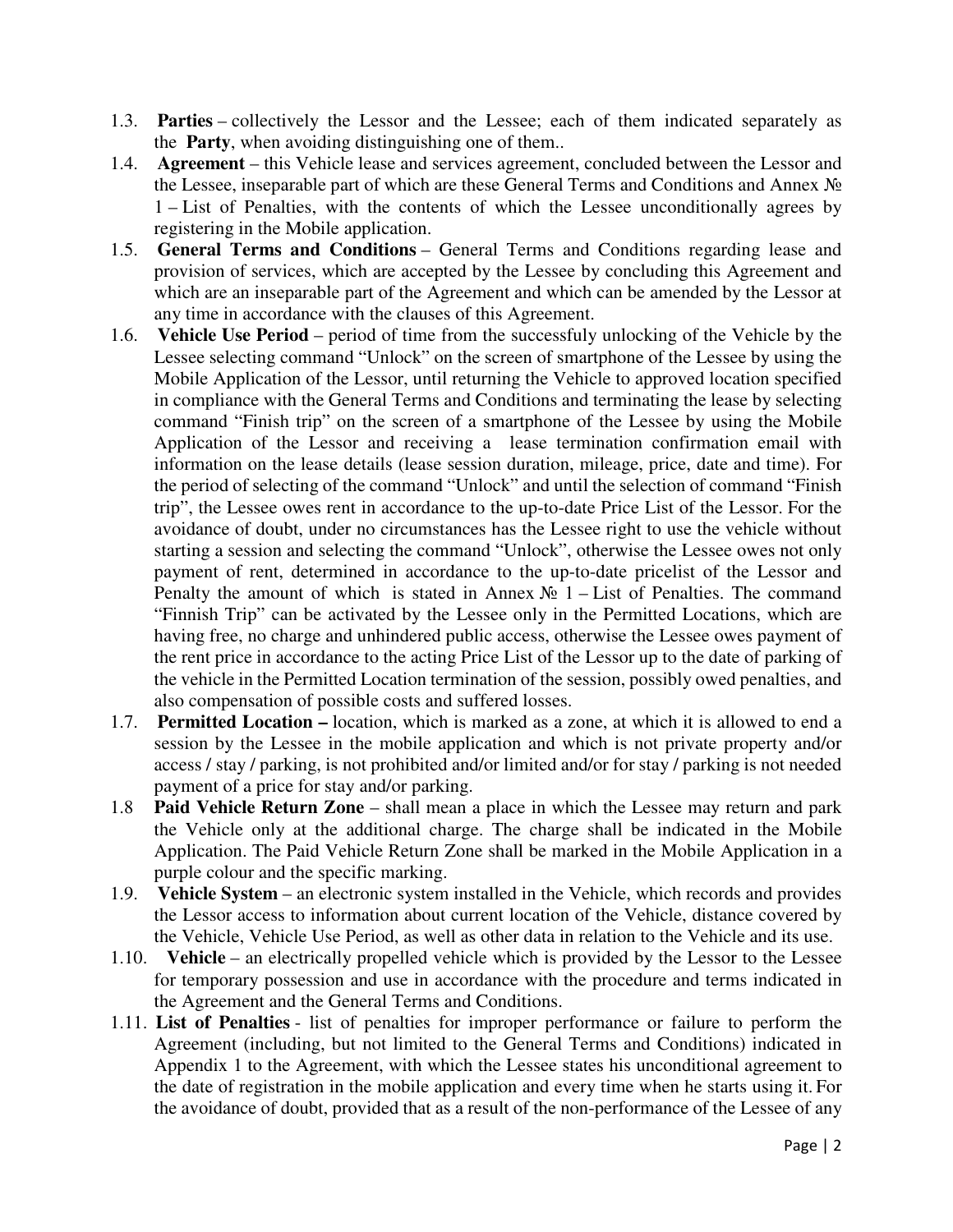of the directives of the Lease Agreement and or the General Terms and Conditions, there are grounds for imposing various penalties from the Lessor, the Lessor shall have the right to apply all penalties cumulatively, to which the Lessee provides his agreement to the date of registering in the Mobile Application. Claiming penalties from the Lessor does not relieve the Lessee of his obligation to cover all documented costs in connection with the remedy of the damages (losses and/or loss of earnings) incurred as a result of the non-performance.

- 1.12. **Charging Station** Vehicle electric charger, located at places indicated in the Mobile Application. The location of Charging Stations is shown in the Mobile Application and on the Website.
- 1.13. **Price List** fees for the Vehicle lease and Services, as well as other fees, all of which are provided in the Website and the Mobile Application and may be modified by the Lessor in accordance with the terms and conditions of this Agreement. The Lessor has the right to unilaterally amend the Price List during the duration of this Agreement, and the change will be reflected in the mobile application "SPARK" and on the website https://spark.bg/. In this way, each Lessee will have the opportunity to get acquainted with the current Price List before starting a rental period with the respective vehicle.
- 1.14. **Mobile Application** Vehicle search, reservation, use, payment and other services system maintained by the Lessor, which is managed by the smartphone of the Lessee. The Mobile Application may be downloaded free of charge from the App Store or Google Play platforms.
- 1.15. **Services** Vehicle maintenance (major and current repairs, technical service) services, compulsory insurance against civil liability for the vehicle's holder and vehicle insurance (KASKO with covered risks of damage / loss of the vehicle caused as a result of malicious actions by third parties, natural disasters and theft), all materials necessary for the exploitation of the Vehicle (e.g. electricity, windscreen washing fluid).
- 1.16. **Website** website of the Lessor under the address www.spark.bg.

#### **2. SUBJECT MATTER OF THE AGREEMENT**

- 2.1. Under this Agreement, the Lessor while providing Services undertakes to provide the Lessee with the lease right to temporarily possess and use the Vehicle and the Lessee undertakes to use the Vehicle in accordance with the terms and conditions indicated in the Agreement and the General Terms and Conditions to it, as well as to pay the owed lease for using these vehicles, as well as possible penalties, costs, compensations and other sums, owed pursuant to this Lease Agreement and/or the General Terms and Conditions to it.
- 2.2. Upon concluding this Agreement, the Lessor approves the creation of an account of the Lessee in the Mobile Application. The approval of an account in the Mobile Application is done entirely at the discretion and discretion of the Lessor. The Lessor has the right to refuse the approval of the Lessee's account or to deactivate the already approved Lessee's account, including in case the provision of invalid documents and / or information is registered during the registration in the Mobile Application and / or in case documents issued by the competent authorities of countries outside the countries specified in item 2. 2 of the General Terms and Conditions, an integral part of this contract and / or if there are sufficient grounds to believe that the Lessee is unscrupulous and / or endangers the Vehicle and / or security of the participants in the traffic and / or systematically violates the provisions of the effective normative acts and / or this Lease Agreement and the General Terms and Conditions to it. In order to register in the Mobile Application, the Lessee is obliged to pay a fee, the amount of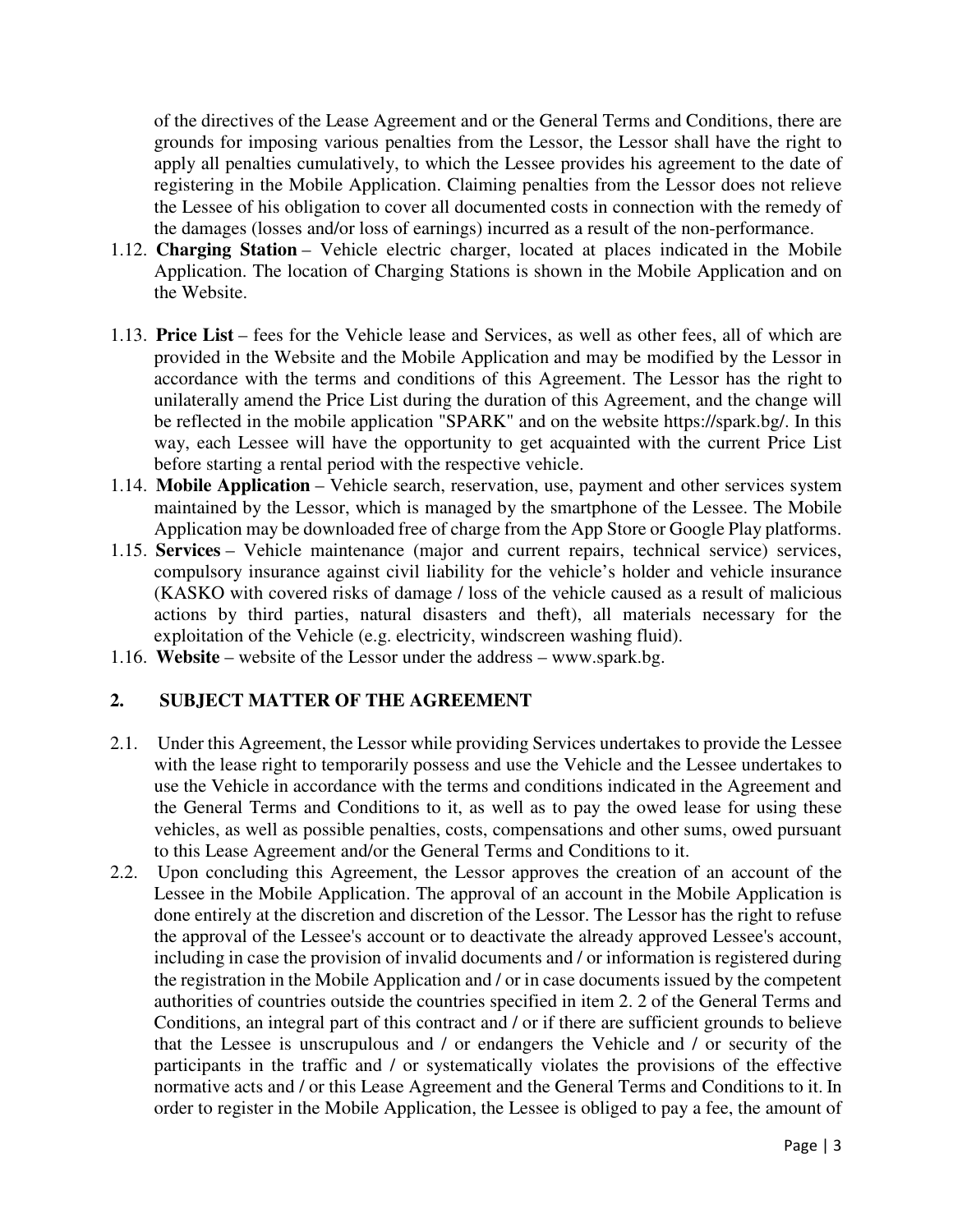which will be notified in advance by sending an e-mail during the process of creating an account. The Lessee is obliged to take the necessary care to protect the selected login data and passwords of his account on the Website and in the Mobile Application, and in case they are lost or third parties have accessed them, the Lessee immediately informs the Landlord therefore. for the security of this data.

- 2.3. The procedure for managing the reservation of the Vehicles, the procedure for using the Vehicles, the conditions for checking the Vehicles, procedures related to establishing defects and incompatibilities of the Vehicles and other conditions related to the rental of the Vehicles and Services are regulated. in this Rental Agreement and the General Terms and Conditions for Rental and Provision of Services (ie the General Terms and Conditions), which are an integral part of this Agreement and are published in the Mobile Application and the Website. The Lessor has the right to unilaterally amend the Agreement and the General Terms and Conditions, according to the rules established in the provisions of the Consumer Protection Act, notifying the Lessee within 7 (seven) days from the date of the amendment.
- 2.4. After concluding the Agreement, the Lessee is entitled to perform operations in relation to reservation of the Vehicle, which is shown as available to reserve, through electronic feeds by using the Mobile Application. The Lessor undertakes to provide reasonable protection of the website and the mobile application and is responsible for any adverse consequences resulting from the inadequate security of the website and / or mobile application or its technical errors. The parties agree that in the period from 23:00 o'clock / 11:00 pm. to 06:00 o'clock / 06:00 am. it will not be possible to start rental sessions through the personal profile in the Mobile application of a Lessee who is under 26 (twenty six) years of age. In case a rental session is started before 23:00 o'clock / 11:00 pm. by a Lessee who is under 26 (twenty six) years of age, the rental session may continue until its termination in due course, according to the rules established in the provisions of the Lease agreement and the General Terms and Conditions.This Agreement shall be considered as accepted and irrevocable arrangement of the Lessor and the Lessee and the Lessor to the Lessee to the Lessor for the provision and use of the Services provided through the Mobile Application in accordance with the terms and conditions agreed in this Agreement and its General Terms and Conditions. Each of the Parties expressly agrees and agrees that the conclusion of this Agreement and the confirmation of compliance with the Terms and Conditions by electronic meansshall have the same mandatory legal effect as the signature on written documents shall be permissible evidence in the court and any other disputes settling institution.
- 2.5. The Lessor shall provide and ensure that each vehicle has: 1). a properly functioning car ignition key; 2). Vehicle Registration Certificate; 3). Contractual liability insurance for the owner of the Vehicle and general conditions of the insurer; 4). also all other documents and articles that must be present in the Vehicle in accordance with the requirements of the applicable regulations; 5) In case of sufficient availability and an explicit request from the Lessee, the Lessor may provide a charging cable, for which the Parties sign a handover protocol. The Lessee undertakes to return the charging cable provided to him at the registered office and the address of management of the Lessor, for which the Parties sign a return protocol. The Lessee undertakes to treat with due care the Vehicle and all its accessories, devices and documents during use, otherwise it owes the payment of a penalty in the amount specified in Annex № 1 to this Rental Agreement - List of Penalties.
- 2.6. Before using the Vehicle, the Lessee must inspect the Vehicle and if obvious and visible defects are found or in case of irregularities or lack of necessary accompanying devices or documents, he undertakes to inform the Lessor through the Mobile application and / or by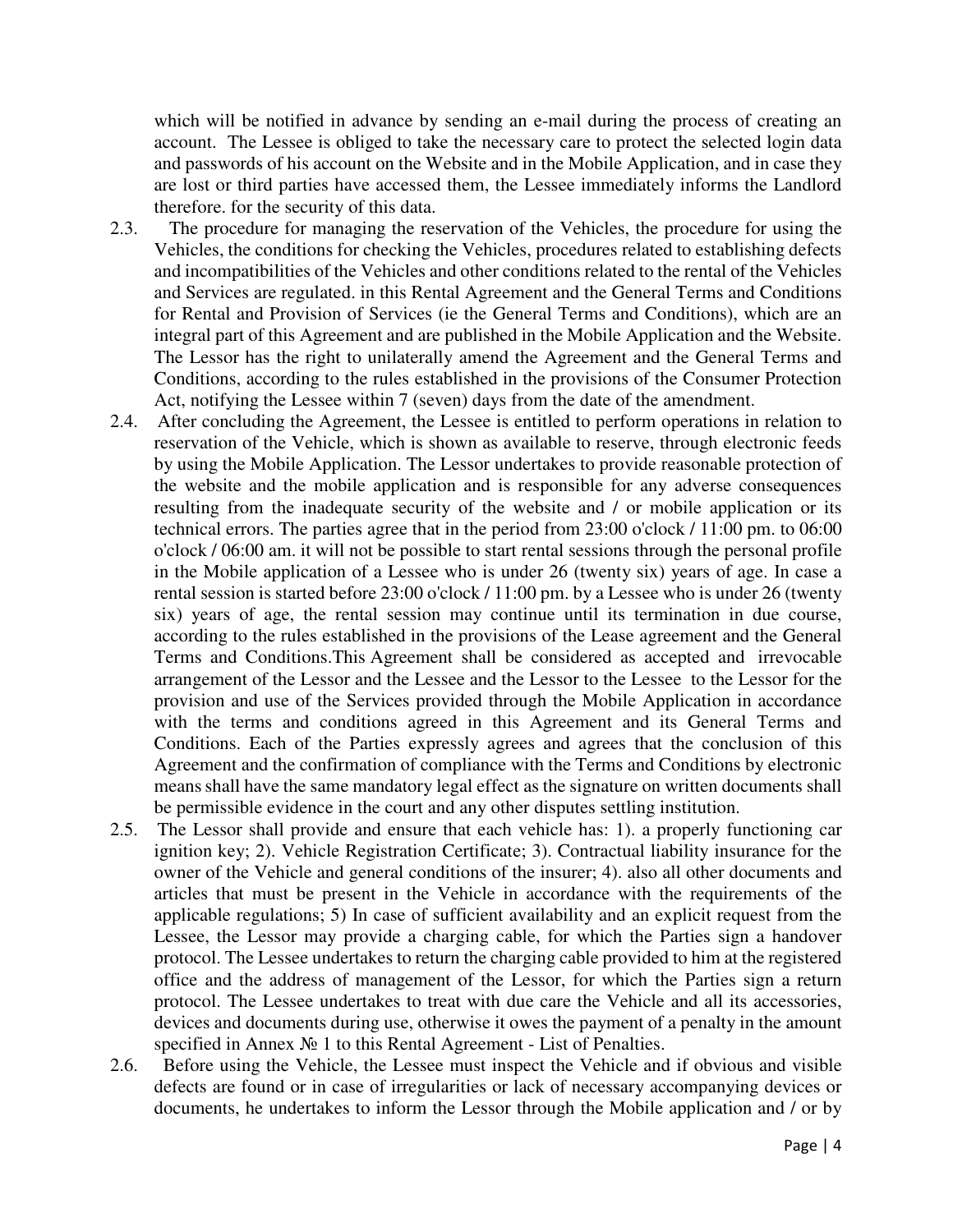sending an e-mail containing a description of the identified irregularities and additional evidence confirming the existence of irregularities (photo material, video, etc.) to the following email address: office@spark.bg and / or by notifying the customer center. For the avoidance of doubt, under no circumstances may the Lessee use the Vehicle in the presence of significant damage to the latter, not allowing its safe driving, lack of accessories, devices or documents, the availability of which is mandatory for lawful and safe driving of the Vehicle.

2.7. After using the Vehicle, the Lessee shall return the Vehicle in any Permitted Location or Paid Vehicle Return Zone for which additional fees are due from the Lessee specified in the Mobile Application in such condition in which the Lessee received the Vehicle, together with all its accessories, devices and documents, subject to its ordinary tear and wear. It's prohibited to end a session by the Lessee in zones which are not indicated as Permitted Location or Paid Vehicle Return Zone to end a session, as well as zones which are private property and/or access / stay / parking, on which is prohibited and/or limited and/or to stay / park, payment is required to stay / park, otherwise the Lessee owes a penalty fee in accordance with the List of Penalties.

# **3. VEHICLE EXPLOITATION CONDITIONS**

- 3.1. The Lessee shall use the Vehicle as a prudent and conscientious user and has the right to use it only for its intended purpose, without violating the requirements of this Rental Agreement and / or the General Terms and Conditions.
- 3.2. The Lessee shall comply with the Vehicle exploitation requirements, the instructions and recommendations of the vehicle manufacturer, of which he is informed by the Lessor, the provisions established in the Road Traffic Act and the requirements of other applicable regulations. The Lessee also undertakes to comply with the requirements for the operation of the Vehicle, which, although not mentioned above, are considered to be commonly known. In case of non-fulfillment of the obligations specified in this provision, the Lessee shall pay the payment of the penalties provided for in Annex  $\mathcal{N}_2$  1, which is an integral part of this Agreement.
- 3.3. The Lessee shall immediately inform the Lessor and the relevant state body and the insurance company that insured the electric car (for example, the Ministry of Interior, the relevant regional police department, the traffic police department at the Ministry of Interior, the relevant fire safety and public protection service, the insurance company, etc.), in the case that the Vehicle is lost, confiscated, damaged or unfit to drive, or unfit for its intended use, and if circumstances of a different nature arise that prevent the possession and use of the Vehicle and / or the provision of normal operating conditions. In the event of such circumstances, the Lessee is obliged to remain at the scene until the arrival of the relevant state authorities and employees of the Lessor's mobile staff, otherwise the Lessee owes nonperforming payments, established and described in detail in the List of Penalties to this contract. The Lessee is obliged at the request of the Lessor to provide full assistance to the insurance company and law enforcement agencies in connection with the claim of damages to the Vehicle, and if necessary to appear in person to submit explanations. In case of nonnotification or refusal to provide assistance by the Lessee, the latter will be liable for all damages (losses and lost profits) as a result of non-compliance with the obligations specified in this clause, and the Lessee owes the payment of the penalties provided for in Annex  $N_2$  1 to this contract.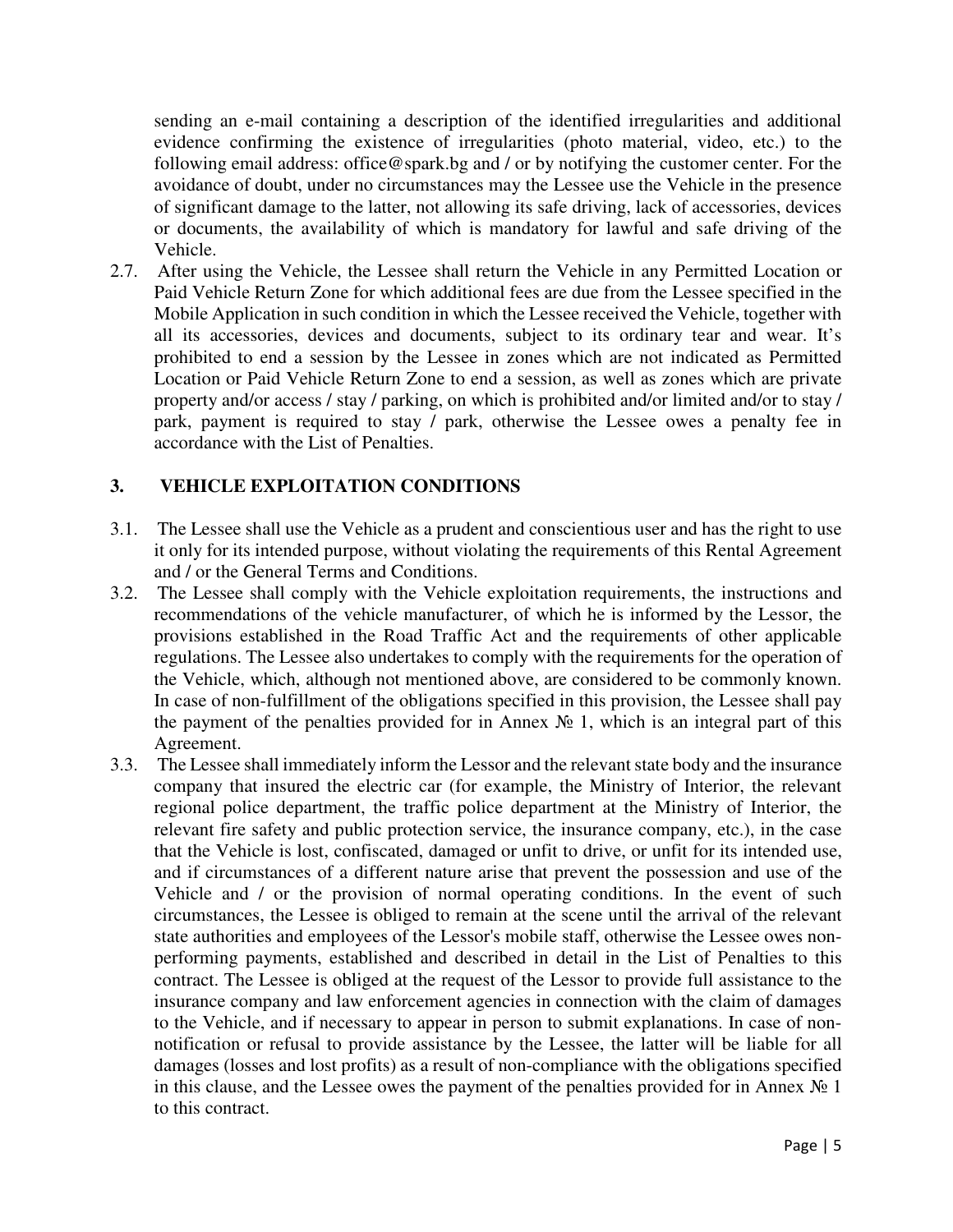3.4. The Lessee has no right to lease the Vehicle, to transfer its rights and obligations under the Contract, to dispose of the Vehicle or to grant rights to another person to use the Vehicle. In case of non-fulfillment of the prohibitions introduced by this provision by the Lessee, the latter shall pay the payment of the penalties provided for in Annex № 1 to the contract, as well as the reimbursement of all damages incurred by the Lessor as a result of nonperformance. we  $N_2$  1 to this contract penalties.

# **4. LIABILITY**

- 4.1. The Lessee is fully responsible for the Vehicle throughout the period of use of the Vehicle. The Lessee assumes responsibility in connection with the transportation and management of hazardous materials during the period in which he uses the rented Vehicle, as well as for the damages caused to the Vehicle, except in the cases specified in Art. 4.2 of this contract.
- 4.2. The Lessee shall not be liable for damages and / or deterioration of the Vehicle that occur during the operational period and which are a consequence of previous operation or normal wear and tear of the Vehicle, provided that he has duly notified the Lessor in writing of the same, before starting the rental session. The Lessee is obliged to immediately inform the Landlord through the customer center (by making a telephone conversation) and / or through the Mobile Application and / or by sending an e-mail to the e-mail address: office@spark.bg, for any such damages and / or deterioration. of the Vehicle and undertakes to follow all instructions provided by the Lessor.
- 4.3. In case during the Vehicle Use Period the Vehicle, the documents or devices of the Vehicle are damaged or lost (for example the ignition key, the charging card "Eldrive", but not only), the Lessee owes the payment of penalties in the amounts provided in the List of penalties. In case during the period of use the Lessee damages or destroys, or damages the Vehicle to a degree, total damage within the meaning of Art. 390, para. 2 of the Insurance Code, he owes the payment of the penalties provided for in Annex № 1 to the contract. The Lessee undertakes to recover all direct damages not reimbursed by the insurance company that insured the Vehicle, if during the period of use the latter is damaged, destroyed or confiscated, or its documents / devices or license plates are lost, forcibly confiscated by competent authorities (including but not limited to confiscation of the vehicle). If during the period of use the Vehicle is damaged or its registration plates are forcibly revoked, as well as in the event of circumstances of different nature, due to which the Lessor is deprived of the opportunity to use the Vehicle for its intended purpose, the Lessee owes payment of Annex 1 to the lease contract penalties, as well as possible compensation for damages caused to the Lessor. In the cases under the previous sentences, the reasons why the insurance company does not recover the damages are not relevant / relevant, unless they are the result of culpable conduct of the Lessor. Apart from the above cases, in the event of a traffic accident caused by the Lessee during a rental session started by the latter, the Lessee shall pay the penalty provided for in point 10 of Annex No. 1 to the Lease Agreement, together with the other amounts due as compensation for damages, penalty payments and others arising from this contract.
- 4.4. In case that the Vehicle is dirtier after use than after normal operation (inside or outside), the Lessee undertakes to recover the costs of washing the Vehicle and internal cleaning.
- 4.5. In case due to the fault of the Lessee, while using the Vehicle, or due to circumstances that occurred because of such use of the Vehicle, the Vehicle is confiscated, detained, or any other rights of the Lessor to the Vehicle are fallen or restricted, (including the removal of registration plates or documents affixed to the Vehicle, which restricts the use thereof by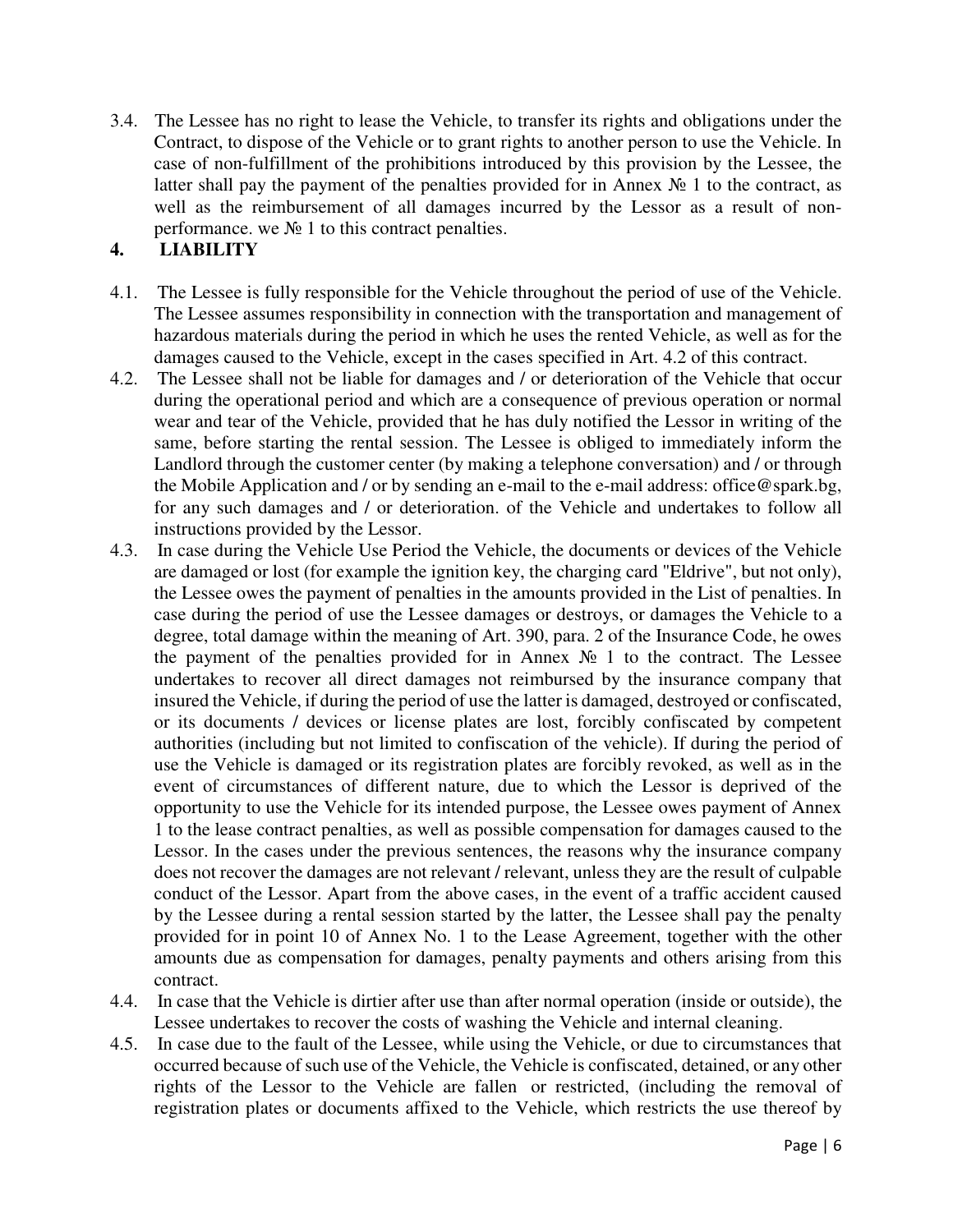other clients of the Lessor), the Lessee must perform all contract engagements, until the Vehicle is returned to the Lessor and to pay a penalty in the amount specified in Appendix 1 - List of Penalties. The Lessee also must compensate all the losses of the Lessor that were incurred due to occurrence of any of the circumstances indicated in this section of the Agreement

- 4.6. The Lessee meets the requirements of the General Terms and Conditions of the Insurer, determined by the company that insured the Vehicle. These General Terms and Conditions are publicly available in the relevant section of the website of the insurance company - "DZI - General Insurance" EAD (https://www.dzi.bg/) and the Lessee is obliged to familiarize themselves with them before starting use.
- 4.7. The Lessee assumes full liability for breach of legal acts and damage caused to third persons during the Vehicle Use.. In case the Lessee exploits the Vehicle improperly or breaches this Agreement in any other way, which could result in the Lessor incurring losses (e.g. charges or penalties to state institutions or third persons, etc.) the Lessee shall reimburse such losses to the Lessor. The Lessee confirms and agrees that all Lessee's personal data kept by the Lessor may be transferred to public authorities, bailiffs and/or other persons for payments and debt collection purposes.
- 4.8. The Lessee shall pay the Lessor a penalty of BGN 60 (sixty levs) for non-performance or breach of any undertaking determined in the Agreement or the General Terms and Conditions, provided that the List of Penalties or other provisions of the Agreement or the General Terms and Conditions do not determine any different liability for the respective breach.
- 4.9. The Lessee shall provide his / her express consent by registering in a Mobile application to the Lessor to deduct directly from the payment card registered with the Lessee's account all due by the Lessee under this Lease Agreement, Appendix 1 - List of Penalties and the General Terms and Conditions, including the lease price and penalties. For the purposes of the previous sentence, the Lessee provides its explicit consent to direct debit from the Lessor in respect of the amounts due for the term of this contract. In the absence of sufficient payment card funds availability, the Lessee undertakes to pay the necessary sums to the Lessor not later than 3 (three) calendar days after receipt of a written request by the Lessor. At each utilization of amounts other than the rental price due - the Lessor informs the Lessee about the basis for the accrual of the amounts.
- 4.10. In the absence of sufficient availability of funds in the payment card of the Lessee or in case of non-payment of the due amounts by the Lessee upon receipt of the invitation, for each day of the delay for payment of due amounts to the Lessor, the Lessee pays to the Lessor interest amounting to 0.02% (two hundredths) of the overdue amount until the date of the final settlement of the obligation. The Lessor has the right to deactivate the Lessee's account until the date of the final payment of any amounts due, if any.
- 4.11. In case the Lessee fails to properly perform the Agreement and/or provides incorrect representations and/or warranties, alongside other damages, the Lessee must reimburse the losses of the Lessor incurred due to debt recovery or other actions related to securing the performance of the provisions of the Agreement, including, but not limited to the costs of legal fees and/ other costs related to debt recovery.
- 4.12. In case the Lessor fails to ensure the lease of the Vehicle which was reserved by the Lessee (i.e. the reserved Vehicle or other Vehicle during the time of the reservation by the Lessee is not present at the location chosen by the Lessee or the Vehicle is technically unfit and unavailable to exploit) and such circumstances become known before the start of the Vehicle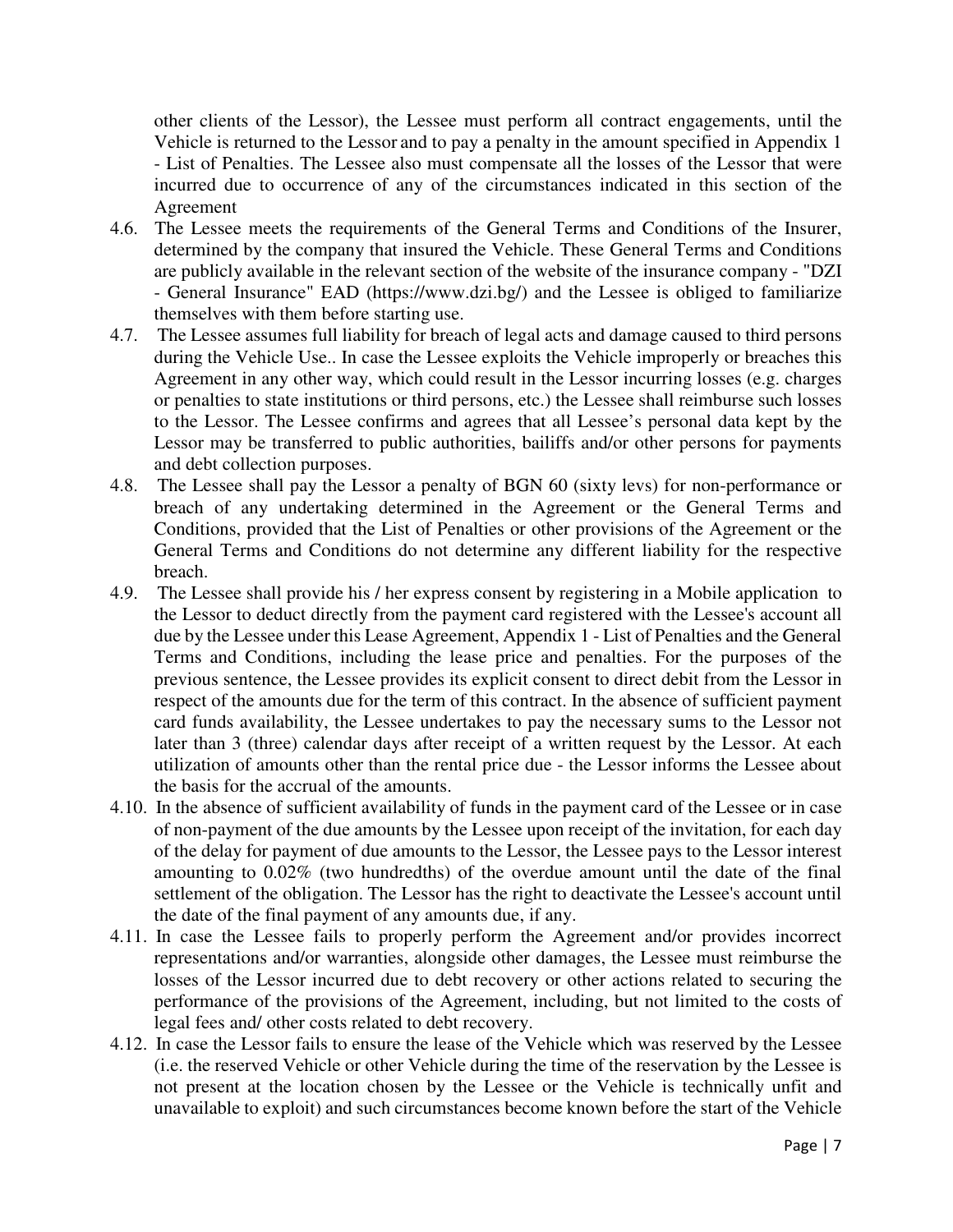use, unless the Parties agree otherwise, the Lessor shall return to the Lessee the Vehicle reservation payment and lease fee paid by the Lessee in advance for the respective reservation and ride if available.

- 4.13. In case that the Vehicle is damaged and cannot be exploited further after the Lessee has already started using it and unless the Parties agree otherwise, the Lessor shall return to the Lessee the entire Rental Price paid by the Lessee for the respective trip. The amount under the previous sentence is due only on condition that the Vehicle is not damaged due to the fault of the Lessee and if the latter has duly notified the Lessor of the damage. The cases of notifying the Lessor through the Mobile Application, by sending an e-mail to the e-mail address: office@spark.bg and by calling the customer center (conducting a telephone conversation with an employee of the Customer's customer service center) will be considered due notification. ). If it is impossible to establish contact with a representative of the Lessor in case of damage to the Vehicle, the Lessee undertakes to lock the Vehicle and keep the ignition key and its documents until contact with a representative of the Lessor and receive the relevant instructions.
- 4.14. The Lessor is liable for the fulfillment of its contractual obligations and must recover any direct losses of the Lessee, incurred due to non-fulfillment of obligations by the Landlord. The Lessor shall not be liable for losses that the Lessee has caused or could cause due to inefficient use of the Vehicle and losses incurred due to non-compliance with the Lessee's expectations regarding the Vehicle, including not only the available battery charge, the possible mileage, which is calculated by specialized software in ideal conditions and is entirely determined by the way of driving, the number of passengers in the vehicle, the weather conditions, the terrain and the use of car air conditioning systems, as well as other side effects that affect the charge of the car battery. In any case, the Contracting Parties shall not be liable for any indirect losses.
- 4.15. Under any circumstances, the Lessor is not responsible for the Lessee's items left in the Vehicle.

# **5. TERMS OF PAYMENT**

- 5.1. The Lessee pays the lease fee to the Lessor for using the Vehicle (hereinafter **Lease Fee**) which amount is determined in accordance with the Price List effective at the moment of reservation of the Vehicle.
- 5.2. The Vehicle Use Period shall commence when the Vehicle is successfully unlocked by selecting command "Unlock" on the screen of a smartphone by using the Mobile Application of the Lessor, and shall end upon returning the Vehicle to any Permitted Location specified in in the Mobile Application and this Agreement and finishing the lease of the Vehicle by selecting command "Finish trip" on the screen of a smartphone by using the Mobile Application of the Lessor and the Vehicle is successfully locked. For the avoidance of any doubt, the Lessee has no right to leave the Vehicle outside the Permitted Zones, otherwise he owes a Rental Price until the moment of the proper fulfillment of this obligation. In case the Lessee fails to fulfill the obligation described in the previous sentence, he owes the payment of a penalty according to the current List of Penalties, which is Annex № 1 to this Agreement. The Lessee undertakes to provide sufficient availability in his payment card, registered in the Mobile Application, in order to make the necessary payments.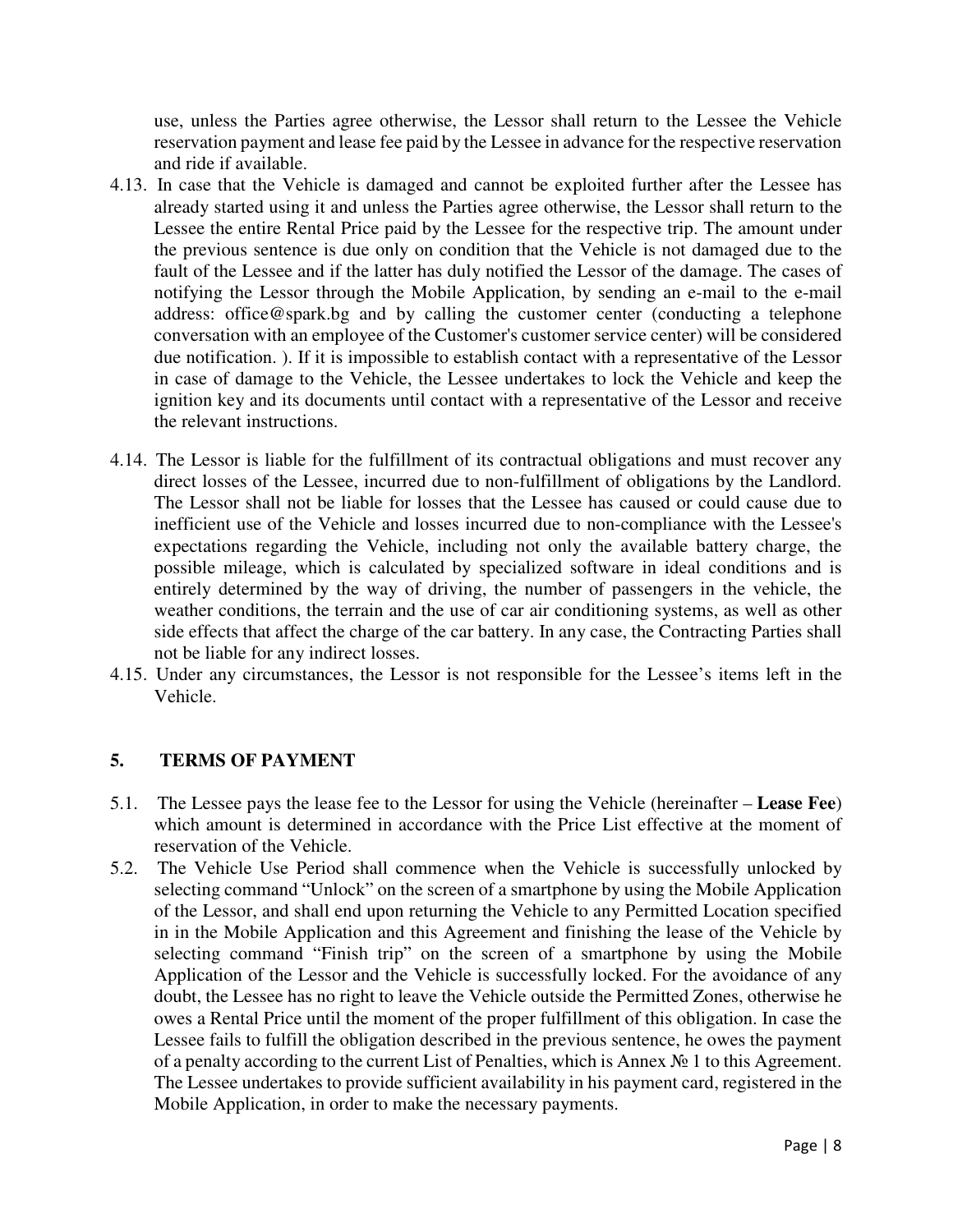- 5.3. After completion of the usage, the Lessee shall immediately settle his/hers obligations under this Agreement by using the payment card registered in the Mobile Application.For the avoidance of any doubt, the Lessee, by registering in the mobile application and concluding this contract, for the term of its validity provides its explicit and unconditional consent for direct debiting by the Lessor of the stocks on the provided payment card with the due rental price. due under this Lease Agreement, Appendix № 1 - List of Penalties and General Terms and Conditions. . With your registration, respectively with the provision of the payment card in the application, the Lessee confirms that he/she has the right to use the payment card that he/she has registered in the Mobile Application and there are sufficient funds to satisfy the obligation due as per the Agreement, or otherwise, to pay all due amounts no later than three days after receiving a written request from the Lessor. The payment card registered in the Mobile application must allow automatic withdrawal of the amounts due from the Landlord, for which the Lessee provides its consent for debiting, with the registration in the application. The amounts for the provided services and possible due penalties will be automatically debited from the payment card of the Lessee. The Lessor has the right to withdraw the amount as per the Agreement automatically if damage occurs to the Vehicle while using it due to the Lessee's fault or/and the Lessee is obliged to cover other losses or/and pay penalties under Agreement. The Lessee hereby agrees that the Lessor has the right to reserve funds up to the amount of the total estimated charges with the payment card company and take any sums owed by the Lessee under the Agreement from the payment card registered in the Mobile Application if there are prerequisites for this under this Agreement, Appendix 1 and the General Terms and Conditions.
- 5.4. Due payments are calculated in accordance with the data in the Mobile Application and the System of the Vehicles Lessor. The Lessor, on the basis of data in the Mobile Application and in the Vehicle System, shall form and provide the Lessee with a receipt on demand. The receipt for using the Vehicle shall be issued to the person who was designated by the Lessee while registering of the rental and shall not be amended, except at the express written request of the Lessee for this. Upon an express requirement by the Lessee, the Lessor may issue an invoice for the amounts due in connection with the use of the Vehicle.
- 5.5. The rental price, includes the insurances attached to the respective Vehicle, according to the Lease Agreement and the General Terms and Conditions to the Lease Agreement and it is charged for each started minute and each kilometer driven until the specified daily limit is reached, and each kilometer driven in excess of the specified daily limit, according to the current PRICE LIST. The Lessee is familiar and agrees that the Vehicle unlock or lock (each action separately) may take up to 1 (one) minute because of the network operators and this time is included in the period for which the Lease Fee is calculated.
- 5.6. In case the Lessee fails to pay due sums under the Agreement, fails to settle or return the Vehicle to any of the Permitted Locations, or in case of any other breaches of the Agreement or the General Terms and Conditions, the Lessor is entitled to block the Lessee's access to the Mobile Application and/or block the use of the Vehicle (block the ignition of the Vehicle) until all the Lessee's breaches are rectified. In the event of substantial breaches of the Lessee's obligations, the Lessor has the right to permanently block his access to the Mobile Application. A significant violation will be considered such a violation of the established contractual rules, which endangers other road users, creates preconditions for the implementation of a traffic accident, non-compliance with the established rules of the Road Traffic Act, the occurrence of significant material damage to the Landlord. and the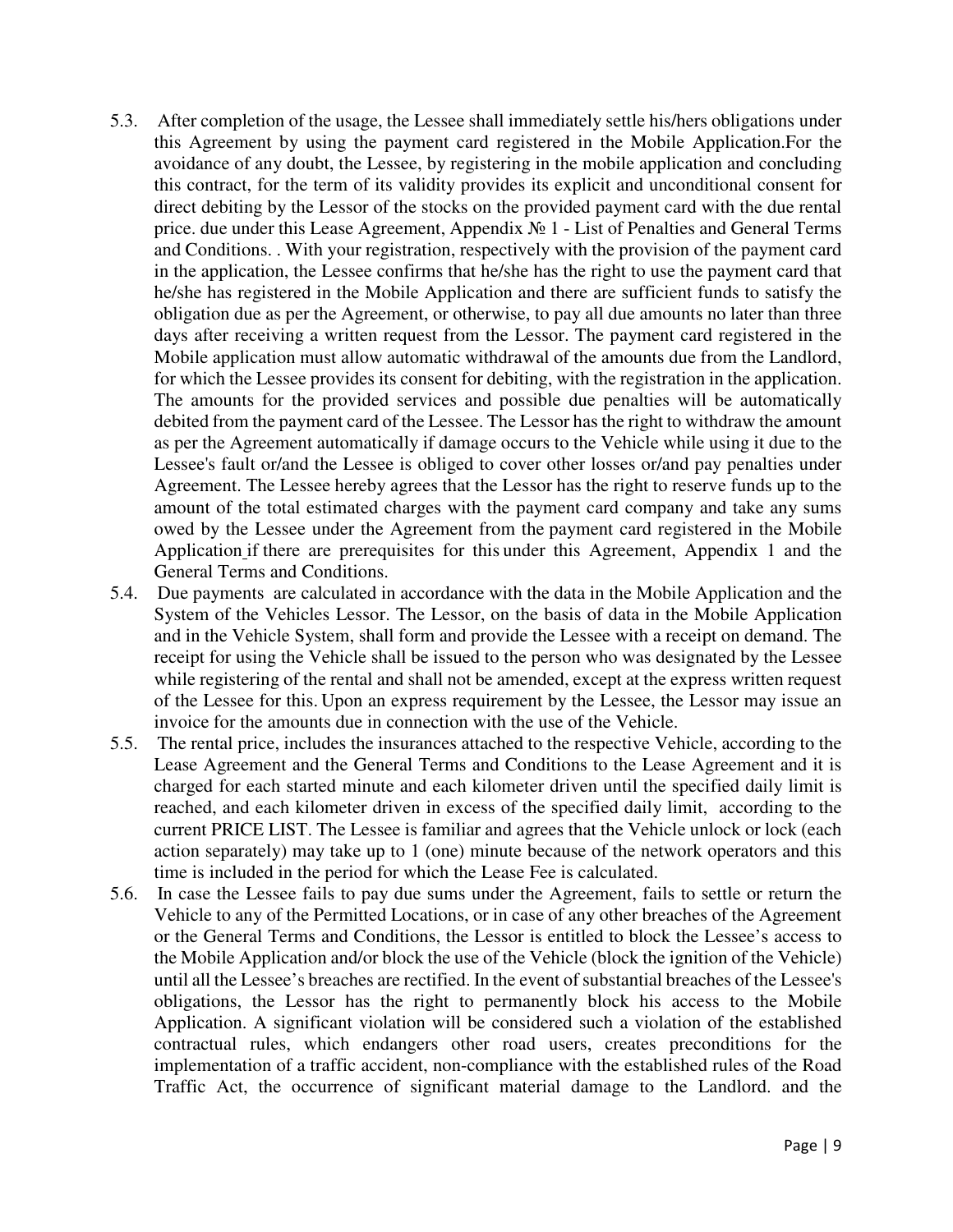performance of such actions by the Lessee, which would damage the good name of the trademark "SPARK".

- 5.7. The Lessor may change the Price List unilaterally and upon announcing it on the Mobile Application and the Website.
- 5.8. When the Lessor has an obligation to return any amounts to the Lessee, unless the Parties agree otherwise, such amounts shall be returned into the same payment card or bank account, from which the payment by the Lessee was made.
- 5.9. For avoidance of doubt, the parties expressly agree that the Lessee has the right to choose a method of payment of the due rental price from his personal account or from a corporate account, to which he/she has authorized and confirmed access. In the cases referred to in the preceding sentence, the Lessee shall be jointly and severally liable with the legal entity holding the corporate account in respect to the performance of the obligations, payment of amounts due, penalties, indemnities, compensation due to non-fulfilment of the contractual terms by the Lessee. For avoidance of doubt, when using the Vehicle through a corporate profile and a breach is being committed by the Lessee, the Lessor has the right to choose agreement based on which to claim compensation from the Lessee - under this Agreement or under the agreement with the legal entity holding the corporate account, in which the Lessee is jointly liable and whether to claim compensation from the Lessee or from the legal entity holding the corporate profile. The Lessor shall not be entitled to accumulate identical penalties for the same offense against the Lessee at the same time under this Agreement and under the agreement with the legal entity holding the corporate profile by which the Lessee declares that he/she will become acquainted with and will accept to be considered tied to prior to the registration as a user of the corporate profile.

# **6. VALIDITY AND TERMINATION OF THE AGREEMENT**

- 6.1. This Agreement enters into force at the time of its signing electronically, respectively from the moment a valid user account is created in the Mobile Application by the Lessee and will remain in force indefinitely.
- 6.2. Any of the Parties is entitled to unilaterally terminate this Agreement without the recourse to the court by a written notice delivered to the other Party at least 30 (thirty) days prior to the termination. The Lessee is entitled to terminate this Agreement by unilateral seven-day written notice to the Lessor in the event of a modification of the provisions of the Agreement the General Terms and Conditions or the current Price List by the Lessor, in case that the Lessee does not agree with them.
- 6.3. The Lessor is entitled to immediately stop the performance of the Agreement, cancel the reservations of the Lessee and block the Lessee's access to the Mobile Application if the Lessee does not comply with any of the provisions of this Agreement and/or the General Terms and Conditions.
- 6.4. The Lessor is entitled to unilaterally terminate this Agreement without the recourse to the court by a written notice delivered to the Lessee at least 5 (five) days prior to the termination if the Lessee violates the Agreement significantly. The following shall be considered as such significant breach of the Agreement (including, but not limited to): delay of payment of any amount due for more than 3 (threе) calendar days; repetitive failure to perform or improper performance of any of the obligations of this Agreement undertaken by the Lessee, damage to the Lessor's assets.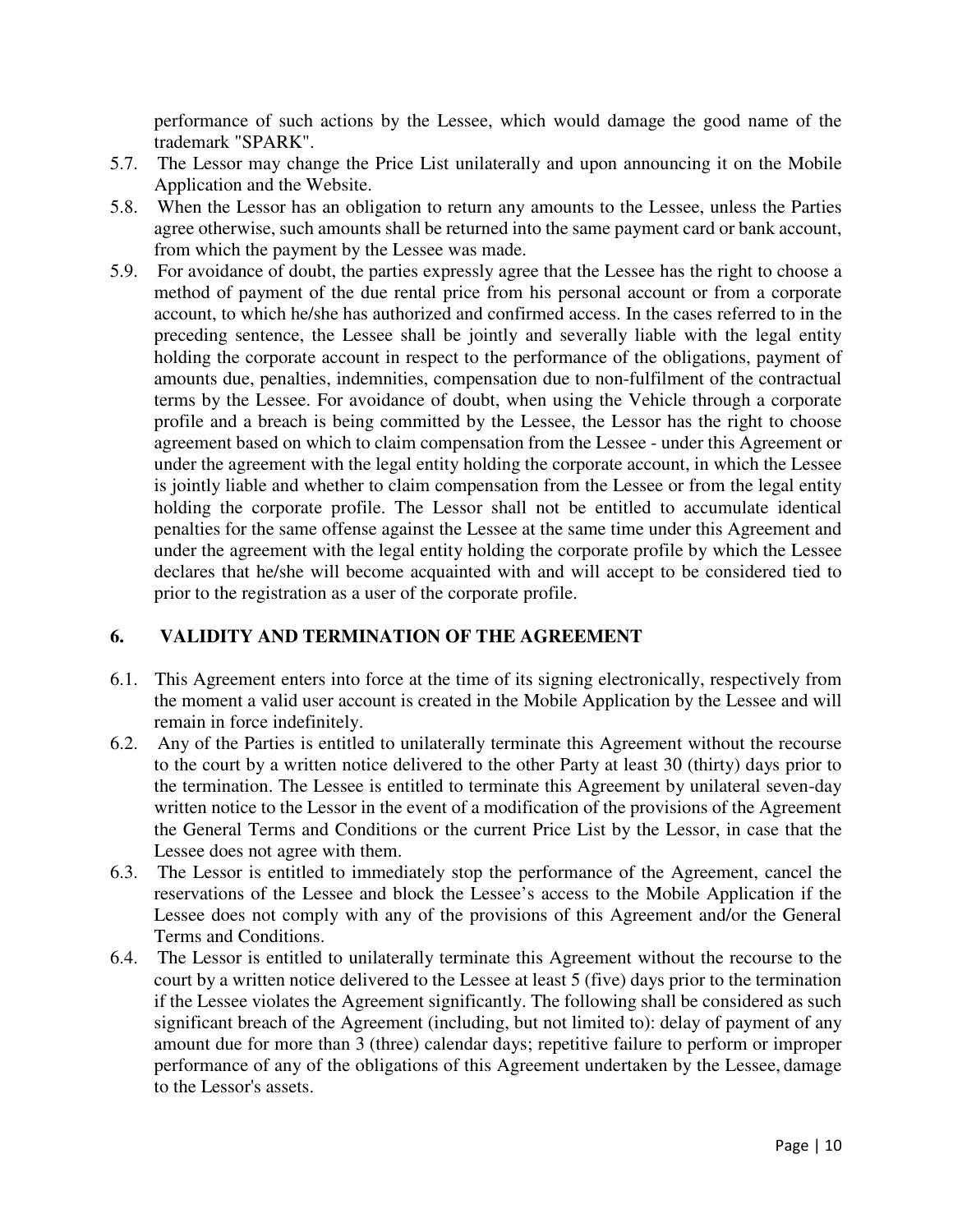6.5. Termination of the Agreement does not affect the validity of its provisions related to the procedure for settling disputes arising with the Lessee during the validity of this Agreement.

# **7. GENERAL PROVISIONS**

- 7.1. The Parties agree that the Lessor has the right to unilaterally transfer all rights and obligations arising from this Agreement to any third party, after informing the Lessee through the Website or by e-mail, the Lessor guarantees the retention of the Lessee's rights arising from the Agreement. for rent and after their unilateral transfer to the third party In case the Lessor receives explicit written consent from the Lessee for the transfer of all rights and obligations arising from the Lease Agreement to any third party, the Lessor does not guarantee the retention of the Lessee's rights, arising from this Agreement.
- 7.2. The Parties agree that this Agreement, confirmed in the Mobile Application or the Website, is considered concluded and valid and has the same legal effect as a signed paper version of the Agreement. The Contract is considered concluded by the Lessee when it is registered on the Website. The Agreement (including the General Terms and Conditions) is a binding document for both Parties together with the ensuing legal consequences.
- 7.3. In case any provision of this Agreement is held as contradicting the normative acts of the Republic of Bulgaria or for any other reason becomes partially or fully invalid, the other provisions of this Agreement will remain in full force and effect.
- 7.4. Any dispute, contradiction or claim arising out of or in connection with this Agreement, its breach, termination or validity shall be settled first by mutual negotiation in accordance with the principles of impartiality, reasonableness and fairness. If the Parties do not reach an agreement through negotiations within 20 (twenty) days of receiving a written proposal to continue the negotiations or if either Party decides that further negotiations are inappropriate, any dispute, contradiction or claim will be finally resolved by the competent court of the Republic of Bulgaria, according to the rules established in the provisions of the Code of Civil Procedure.
- 7.5. The conclusion of this Agreement, its performance, expiration, interpretation and dispute settlement are governed by the substantive law of the Republic of Bulgaria.
- 7.6. . The terms and conditions of this Agreement may be changed by the Landlord unilaterally, subject to the rules set out in the provisions of the Consumer Protection Act, notifying the Lessee within 7 (seven) days from the date of the amendment.

# **8. LESSEE'S REPRESENTATIONS**

- 8.1. I confirm that the data provided by me to the Lessor, necessary for conclusion of this Agreement, are true, accurate, correct and complete. In case of change of the data in the registration form is, I undertake to immediately update such data. By no circumstances the Lessor shall be liable for damage that occurred to the Lessee and/or third persons due to incorrect and/or incomplete personal data provided by the Lessee or failure to amend and supplement such data after it has changed.
- 8.2. I declare that I am fully acquainted with the Agreement and the General Terms and Conditions, the conditions thereof are clarified before signing of the Agreement and I agree with such conditions; I have received the Agreement; all the conditions of the Agreement have been individually read and discussed.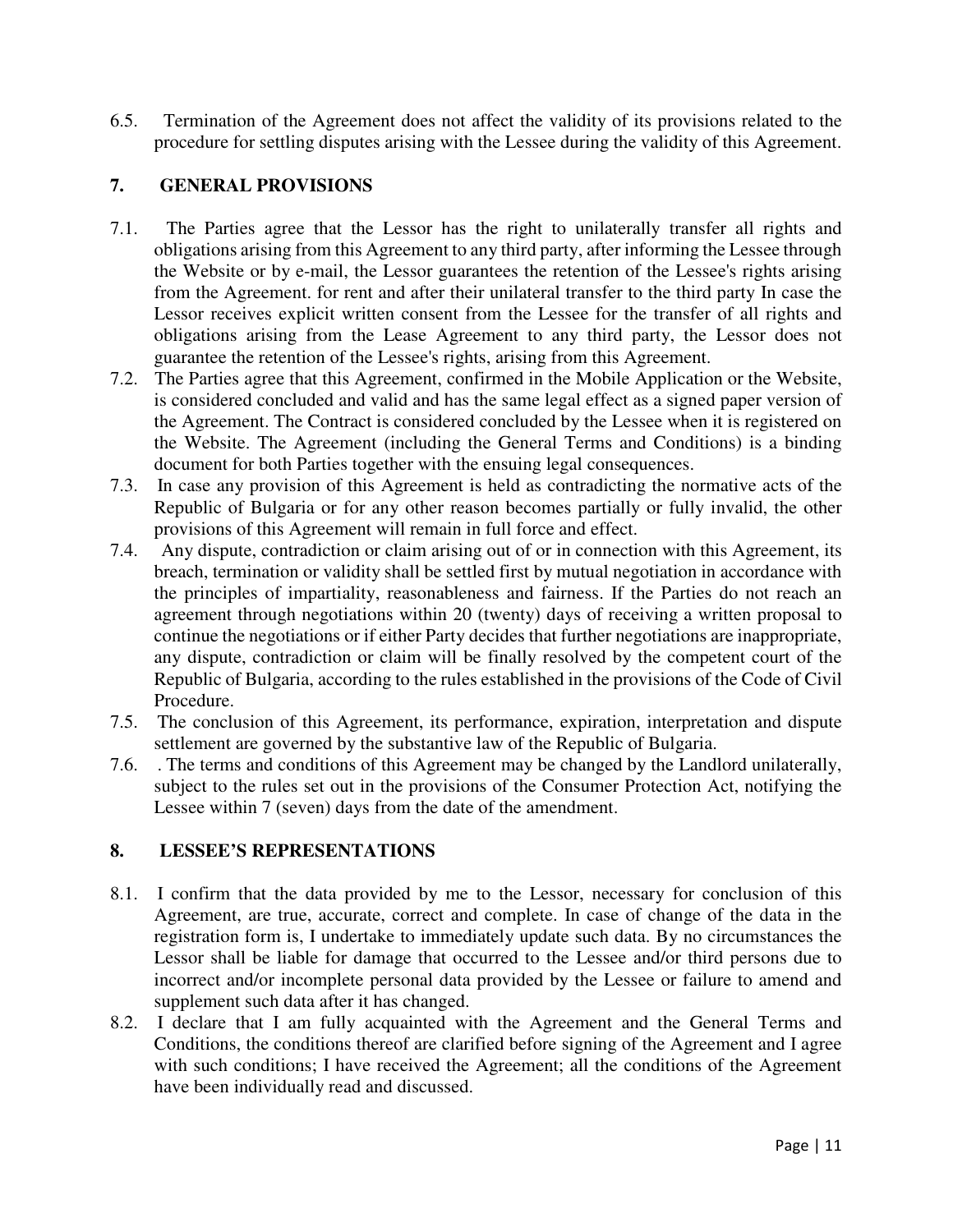- 8.3. I have acquainted and agree with the consequences of the late performance of the undertakings, including, but not limited to penalties, forfeits, grounds of termination of the Agreement, grounds and procedure of compensation of damages.
- 8.4. I declare that I am familiar with potential risks of using electronic feeds.
- 8.5. By concluding this Agreement, I give the Lessor my consent to process personal data (Personal Code, address, name, surname, citizenship, mobile phone, e-mail, etc.) of the Lessee (provided by the Lessee and received by third persons) by automatic or other means for the purpose of concluding, administration and performance of the Agreement, also for other purposes for which I have expressed or shall express in the future my consent. Personal data of the Lessee shall be processed for the purpose of direct marketing only after receipt of the explicit consent by the Lessee.
- 8.6. I am aware and agree that in the course of conclusion and execution of the Agreement the Lessor has the right to collect, evaluate and otherwise handle all legally possessed Lessee's data (including, but not limited to, personal code, credit rating, etc.) for the purposes of solvency verification, debt management and/or collection of debts. If the Lessee does not fulfill his/hers financial obligations under the concluded Agreement and does not eliminate the violation after warning, the Lessor has the right in accordance with legislation requirements for respective data processing and transfer procedures to use this data for the purposes of debt management and / or collection of debts. The Lessor performs his contractual and legal obligations on the basis of the data specified by the Lessee in the Contract or amended later. The Lessee may at any time submit a request for access to personal data processed by the Lessor upon the submission of a personal identification document to request correction of inaccurate data and to object to the processing of personal data in accordance with the procedures and on the grounds set forth in law.
- 8.7. I agree with right of the Lessor to apply debt enforcement proceedings, including transfer of claims to a third party (debt Collection Company, etc.) without any separate consent of the Lessee. Additional Lessor's costs associated with the recovery of debts collection shall be reimbursed at the expense of the Lessee.
- 8.8. I agree that the Lessor submits my personal data and information to data recipients related to the Lessor (i.e. subsidiaries and parent companies of the Lessor), located and operating in the Republic of Bulgaria and/or beyond its territory (both in the European Union member states and other countries), but only for the purpose of proper performance of this Agreement or agreements of the Lessor with respective persons.
- 8.9. I declare that I am aware of the option to object to processing of my personal data for direct marketing purposes, as well as about my other rights related to processing of the personal data.
- 8.10. I confirm that I have familiarised with the Vehicle's insurance General Terms and Conditions, the non-insured events and cases when the insurance company has the right to refuse to pay the insurance benefit or reduce such provided therein.
- 8.11. I declare that cases when the insurer upon paying the insurance benefit shall have a right to make a claim to the competent authority according to General Terms and Conditions.
- 8.12. I confirm that I have familiarised with the principle of the Vehicle System operation, the data collected and transmitted by the latter, as well as types of such data and I do not object that such data would be collected and used for the purposes of performance of this Agreement; I agree to recognise the data provided by the Vehicle System as true and correct and that such data would be used and considered as credible when calculating the Lease Fee. I also agree that such data would be used as evidence in the courts or other dispute settlement institutions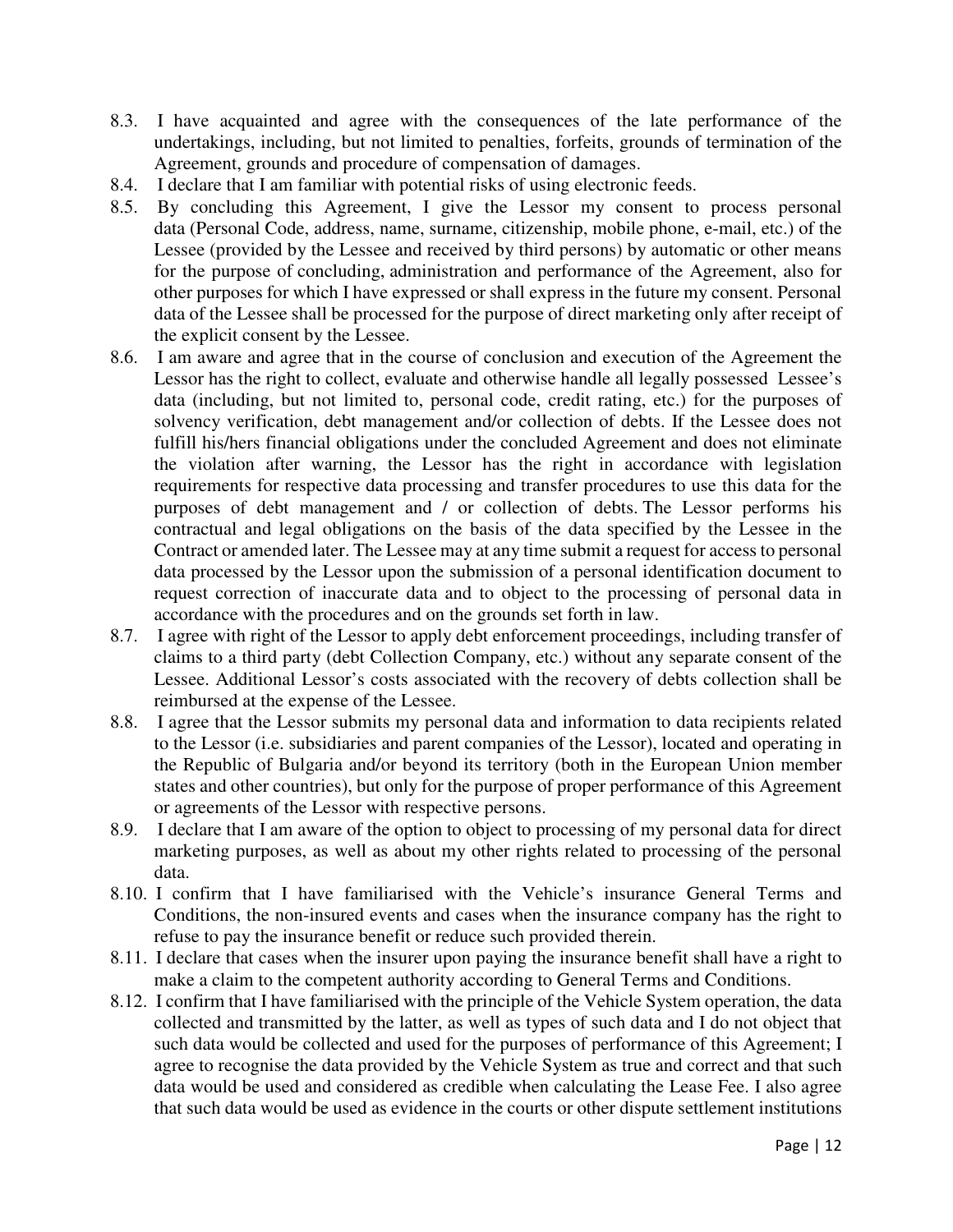and in case of an administrative criminal proceedings, the establishment of administrative violations and penalties

Appendix No 1

# **LIST OF PENALTIES**

|                | <b>Breach</b>                                                                                                                                                                                    | <b>Penalty amount</b>                                    | <b>Explanation</b>                                                                                                                                                                                                                                                                                                                          |
|----------------|--------------------------------------------------------------------------------------------------------------------------------------------------------------------------------------------------|----------------------------------------------------------|---------------------------------------------------------------------------------------------------------------------------------------------------------------------------------------------------------------------------------------------------------------------------------------------------------------------------------------------|
| $\mathbf{1}$   | Lost or damaged charging cable due to<br>Lessee's fault                                                                                                                                          | <b>BGN 1000</b>                                          | According to Art. 2.5 of the<br>Contract, at the request of the<br>Lessee, the Lessor may provide<br>a charging cable for the vehicle<br>for which the Lessee is<br>responsible, as of the date of<br>their delivery, according to the<br>handover protocol.                                                                                |
| $\sqrt{2}$     | Lost or damaged ignition key of the<br>Vehicle due to Lessee's fault.                                                                                                                            | <b>BGN 1300</b>                                          | After termination of the usage,<br>the ignition key must be left in<br>the Vehicle                                                                                                                                                                                                                                                          |
| 3              | Smoking in the interior of the Vehicle                                                                                                                                                           | <b>BGN 200</b>                                           | For removing of nicotine scent<br>professional cleaning of the<br>interior is required                                                                                                                                                                                                                                                      |
| $\overline{4}$ | Littering in the interior of the Vehicle                                                                                                                                                         | <b>BGN 60</b>                                            | After termination of the usage,<br>no litter, food, liquids and other<br>items may be left in the interior<br>of the Vehicle                                                                                                                                                                                                                |
| 5              | The interior of the Vehicle and/or its parts are<br>damaged                                                                                                                                      | Full coverage of proven cleaning<br>and repairment costs | Reconstruction of the interior<br>might require professional<br>cleaning, repair and purchase<br>of original parts                                                                                                                                                                                                                          |
| 6              | During the lease period the Road Traffic Law<br>and/or other legal acts are breached when the<br>notice of such breach shall be received after<br>the termination of the usage.                  | <b>BGN 60</b>                                            | The penalty is imposed due to<br>the violation of the provisions<br>established<br>in the Lease<br>Agreement and / or the general<br>conditions and in order to<br>prevent further violations by<br>the Lessee of the provisions<br>established in the Road Traffic<br>Act in order to ensure safety in<br>the use of rented electric cars. |
| $\tau$         | The Vehicle is passed to drive to a third<br>person                                                                                                                                              | <b>BGN 400</b>                                           | Only the Lessee has the right to<br>drive the Vehicle                                                                                                                                                                                                                                                                                       |
| $\,8\,$        | Failure to inform or untimely inform the<br>Lessor and / the competent control authorities<br>in case of an accident, or leaving the scene of<br>an accident after an accident with the Vehicle. | <b>BGN 600</b>                                           | In case of a traffic accident or<br>the<br>User<br>incident,<br>must<br>immediately<br>inform<br>the<br>authorities of the Ministry of<br>Interior and other competent<br>authorities (if necessary), as                                                                                                                                    |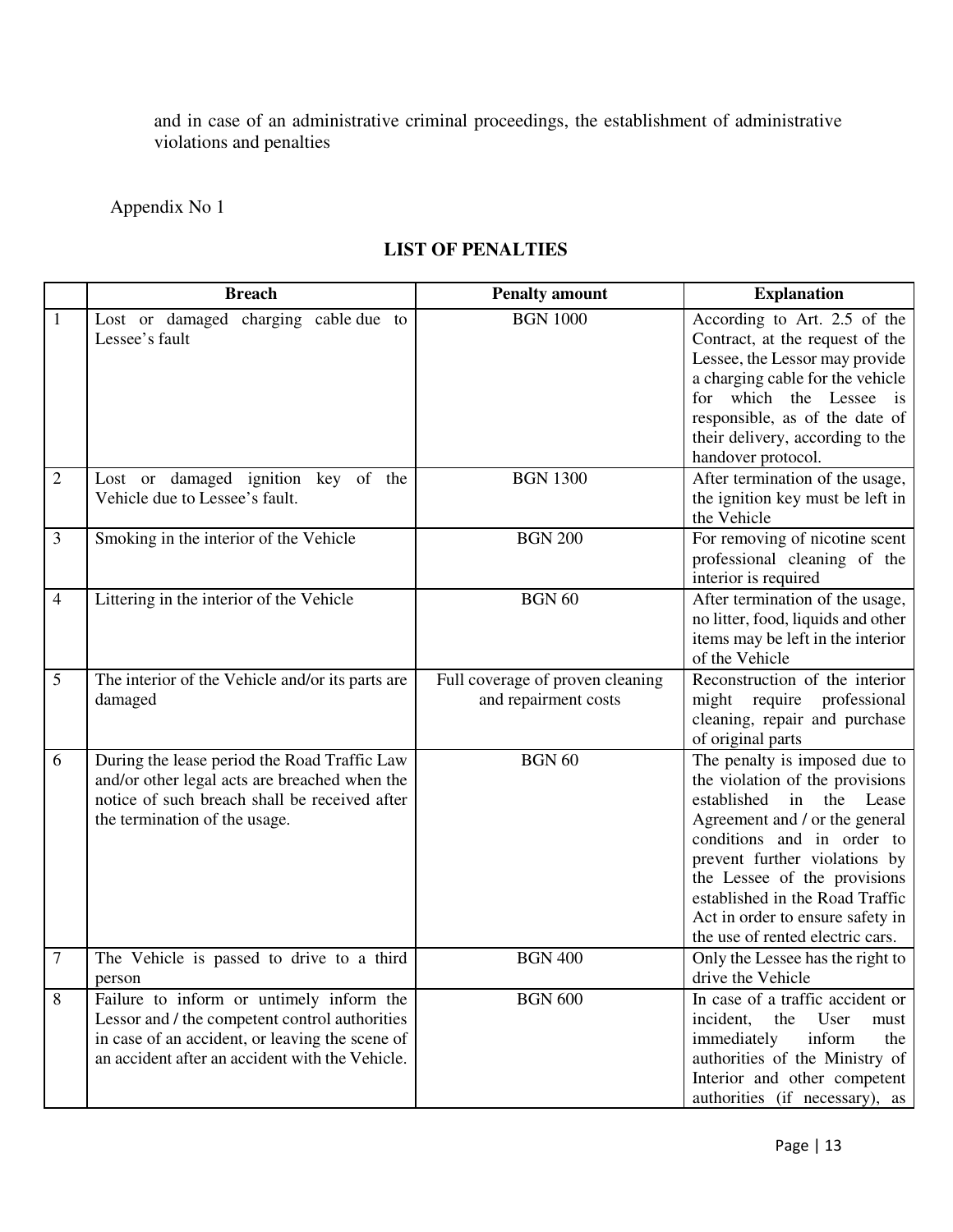|   |                                                                                                                                                                                                                                                                                                                                                                                                                          |                                                                                                                                                                                                                                                                                                                                                                                                                                                                                                                                                                                                                                                                                                                                       | well as the Landlord, and must<br>remain at the scene until the<br>arrival of relevant government<br>agencies and employees of the<br>Lessor.                                                                                                                                                                                                                                                                                                                                                                                                                                                                                                                                                                      |
|---|--------------------------------------------------------------------------------------------------------------------------------------------------------------------------------------------------------------------------------------------------------------------------------------------------------------------------------------------------------------------------------------------------------------------------|---------------------------------------------------------------------------------------------------------------------------------------------------------------------------------------------------------------------------------------------------------------------------------------------------------------------------------------------------------------------------------------------------------------------------------------------------------------------------------------------------------------------------------------------------------------------------------------------------------------------------------------------------------------------------------------------------------------------------------------|--------------------------------------------------------------------------------------------------------------------------------------------------------------------------------------------------------------------------------------------------------------------------------------------------------------------------------------------------------------------------------------------------------------------------------------------------------------------------------------------------------------------------------------------------------------------------------------------------------------------------------------------------------------------------------------------------------------------|
| 9 | The vehicle is damaged or destroyed<br>during the user session started by the<br><sub>or</sub><br>immediately<br>lessee<br>before<br>its<br>suspension, except in cases where the risk<br>of damage or death of the car is fully<br>covered by the Insurance Company that<br>insured the car, according to art. 1.15 of<br>the Lease Agreement and item 2.12 of the<br>General Terms and Conditions to the<br>Agreement. | Depending on number of damaged<br>elements:<br>For Volkswagen eUp<br>-3 or more elements: BGN 700<br>-In case of full damage (total<br>damage within the meaning of the<br>Insurance Code): BGN 5,500<br>For Skoda CitiGo e iV<br>-3 or more items: BGN 700<br>-In case of full damage (total<br>damage within the meaning of the<br>Insured Code): BGN 5,500<br>For Nissan ENV200<br>-3 or more items: BGN 700<br>-In case of full damage (total<br>damage within the meaning of the<br>Insurance Code): BGN 5,500<br>For Nissan Leaf registered before<br>2018<br>-3 or more items: BGN 700<br>-In case of full damage (total<br>damage within the meaning of the<br>Insurance Code): BGN 5,500<br>For Nissan Leaf registered after | The vehicles are essential for<br>the activities of the Lessor,<br>therefore<br>they<br>must<br>be<br>protected in order to provide an<br>unobstructed service for shared<br>rental of electric cars.<br>This penalty is applicable in<br>cases where the damage or<br>death of the car is the result of<br>culpable conduct of the Lessee<br>or gross negligence caused by<br>him during the rental period<br>with the vehicle, including the<br>occurrence of a traffic accident<br>through the fault of the Lessee,<br>in as a result of which damages<br>(partial damages) have been<br>caused to the vehicle or total<br>damage<br>according<br>to<br>the<br>current provisions<br>of<br>the<br>Insured Code. |
|   |                                                                                                                                                                                                                                                                                                                                                                                                                          | 2018<br>-3 or more items: 1500 BGN<br>-In case of full damage (total                                                                                                                                                                                                                                                                                                                                                                                                                                                                                                                                                                                                                                                                  |                                                                                                                                                                                                                                                                                                                                                                                                                                                                                                                                                                                                                                                                                                                    |
|   |                                                                                                                                                                                                                                                                                                                                                                                                                          | damage within the meaning of the<br>Insurance Code): BGN 8,000<br>For Hyundai Kona                                                                                                                                                                                                                                                                                                                                                                                                                                                                                                                                                                                                                                                    |                                                                                                                                                                                                                                                                                                                                                                                                                                                                                                                                                                                                                                                                                                                    |
|   |                                                                                                                                                                                                                                                                                                                                                                                                                          | -3 or more items: 1500 BGN                                                                                                                                                                                                                                                                                                                                                                                                                                                                                                                                                                                                                                                                                                            |                                                                                                                                                                                                                                                                                                                                                                                                                                                                                                                                                                                                                                                                                                                    |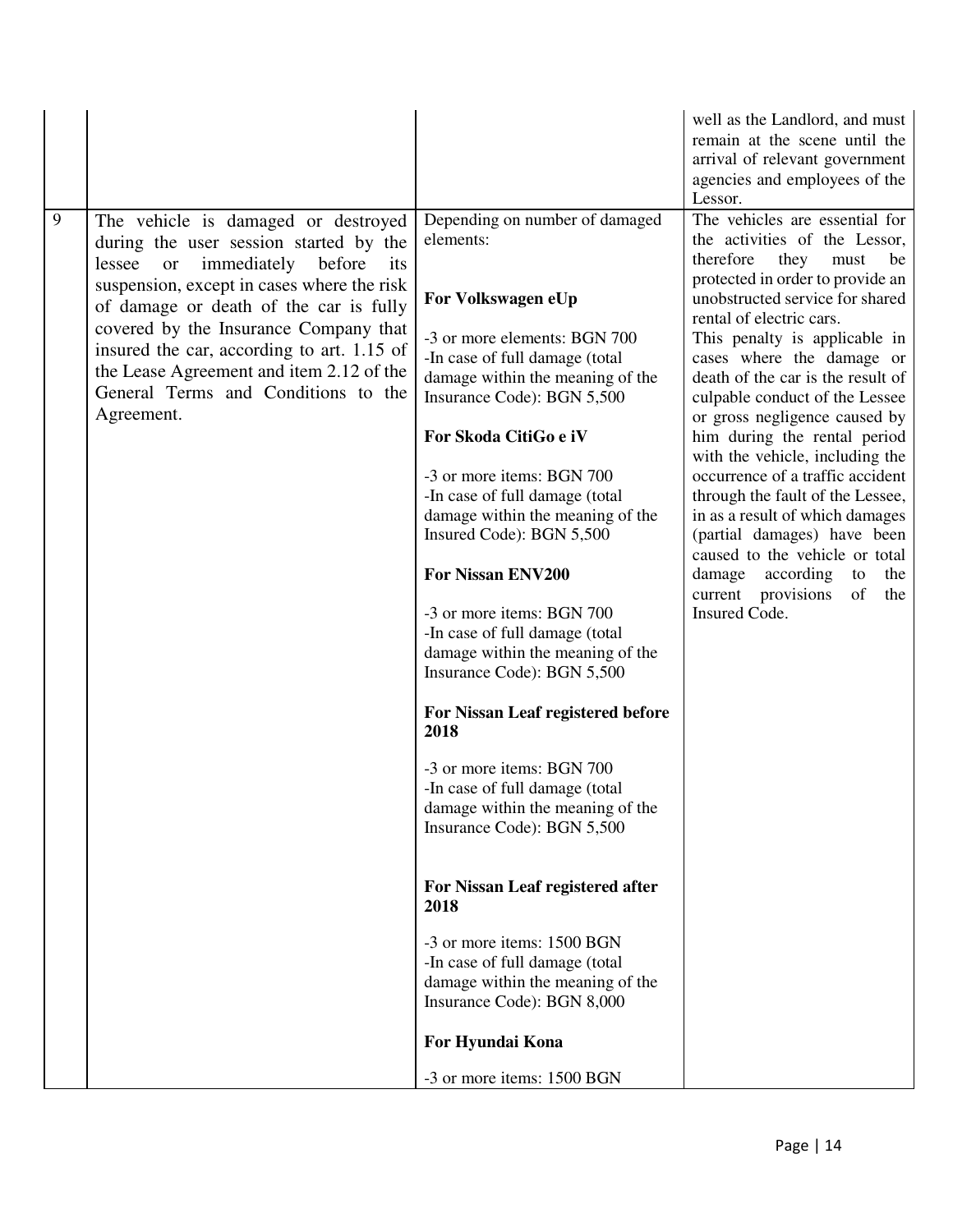|    |                                                                                                                                             | -In case of full damage (total<br>damage within the meaning of the<br>Insurance Code): BGN 8,000                                                                    |                                                                                                                                                                                                                                                                                                                                                                                                                                         |
|----|---------------------------------------------------------------------------------------------------------------------------------------------|---------------------------------------------------------------------------------------------------------------------------------------------------------------------|-----------------------------------------------------------------------------------------------------------------------------------------------------------------------------------------------------------------------------------------------------------------------------------------------------------------------------------------------------------------------------------------------------------------------------------------|
|    |                                                                                                                                             | For Hyundai IONIQ                                                                                                                                                   |                                                                                                                                                                                                                                                                                                                                                                                                                                         |
|    |                                                                                                                                             | -3 or more items: BGN 2300<br>-In case of full damage (total<br>damage within the meaning of the<br>Insurance Code): BGN 9,500                                      |                                                                                                                                                                                                                                                                                                                                                                                                                                         |
|    |                                                                                                                                             | <b>For BMW</b>                                                                                                                                                      |                                                                                                                                                                                                                                                                                                                                                                                                                                         |
|    |                                                                                                                                             | -3 or more items: BGN 2300<br>-In case of full damage (total<br>damage within the meaning of the<br>Insurance Code): BGN 9,500                                      |                                                                                                                                                                                                                                                                                                                                                                                                                                         |
|    |                                                                                                                                             | For all other vehicles which are<br>not explicitly described the<br>following penalties apply:                                                                      |                                                                                                                                                                                                                                                                                                                                                                                                                                         |
|    |                                                                                                                                             | -3 or more items: BGN 2300<br>-In case of full damage (total<br>damage within the meaning of the<br>Insurance Code): BGN 9,500                                      |                                                                                                                                                                                                                                                                                                                                                                                                                                         |
| 10 | Occurrence of a traffic accident caused by the<br>Lessee with the rented vehicle.                                                           | <b>BGN 350</b>                                                                                                                                                      | This penalty applies due to the<br>fact that as a result of the<br>actions of the Lessee, the<br>Lessor suffers damage and has<br>to commit additional resources<br>establish, evaluate<br>and<br>to<br>clarify the factual situation<br>around the case, as well as the<br>fact that during the period in<br>which the vehicle vehicle will<br>be repaired, the Lessor will not<br>be able to use the car for its<br>intended purpose. |
| 11 | The tire (s) of the vehicle are damaged and /<br>or destroyed during the Lessee's lease period<br>duration or shortly following the latter. | In case of damaged or destroyed car<br>tire (s) a penalty in the amount of<br>BGN 250,00 is due for each object<br>of damage, regardless of the type of<br>vehicle. | The penalty is used both to<br>replace<br>damaged<br>the<br>destroyed elements and to<br>cover the costs of the Landlord<br>in connection with the damage<br>or destruction of the respective<br>element (s).                                                                                                                                                                                                                           |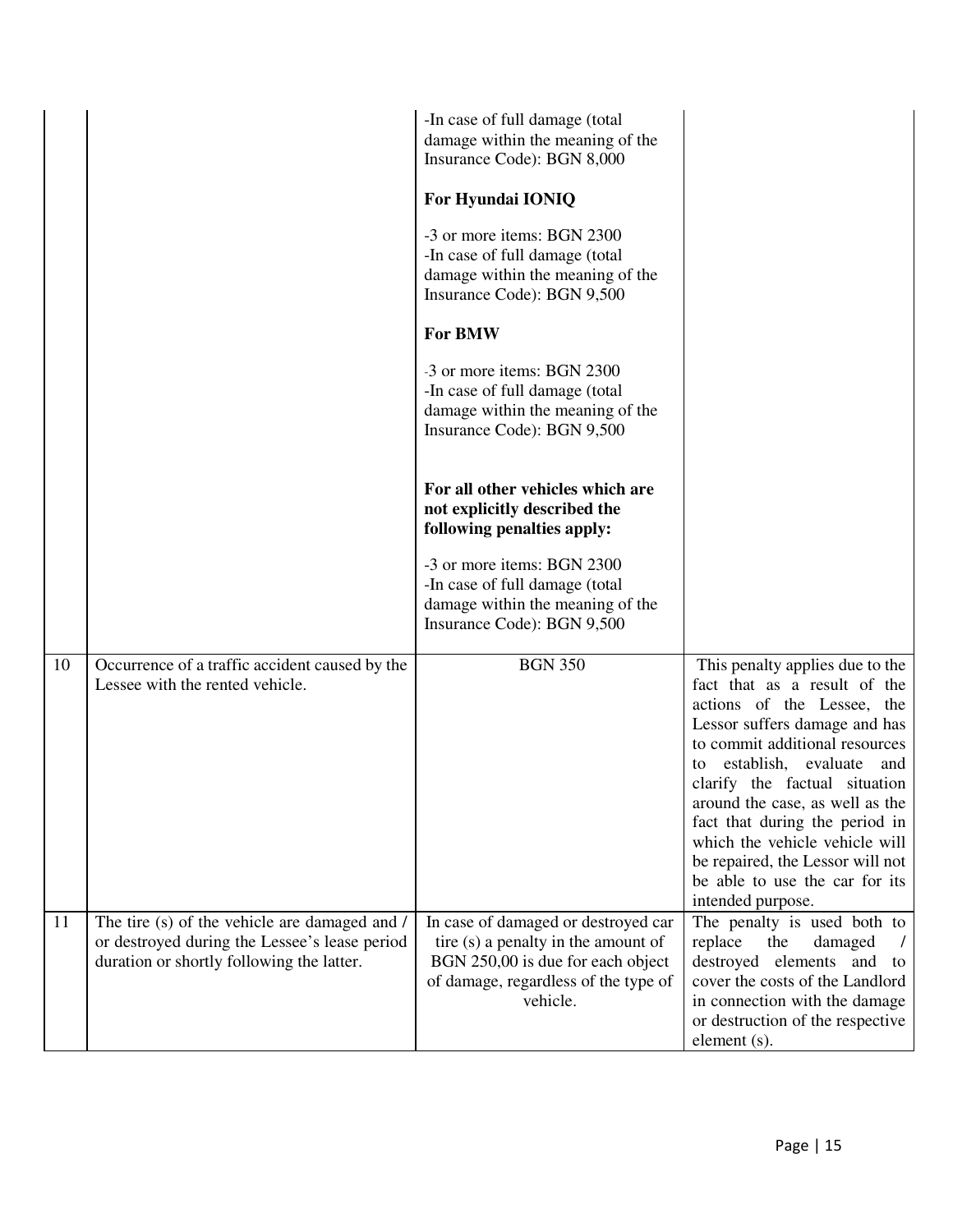| 12 | The vehicle is not left at the charging station<br>in any of the Allowed Zones or Paid Vehicle<br>Return Zone outlined in the Mobile<br>Application, and the charge level of the<br>electric battery allows it to travel less than 10<br>km.                                                                                       | <b>BGN 100</b>                                                                                                                                                                                                                                       | The<br>vehicle<br>must<br>be<br>transported to the nearest<br>charging station in one of the<br>Allowed Areas or Paid Vehicle<br>Return Zone outlined in the<br>Mobile<br>Application, which<br>would<br>lead<br>additional<br>to<br>involvement of the Lessor's<br>employees<br>regarding<br>the<br>charging of the car in order to<br>rent it to other users. |
|----|------------------------------------------------------------------------------------------------------------------------------------------------------------------------------------------------------------------------------------------------------------------------------------------------------------------------------------|------------------------------------------------------------------------------------------------------------------------------------------------------------------------------------------------------------------------------------------------------|-----------------------------------------------------------------------------------------------------------------------------------------------------------------------------------------------------------------------------------------------------------------------------------------------------------------------------------------------------------------|
| 13 | The vehicle is left at a charging station outside<br>the defined Permitted Areas or Paid Vehicle<br>Return Zone in the Mobile Application or is<br>left in a place outside the territory of the<br>Permitted Areas or Paid Vehicle Return Zone<br>for Renting and / or Release of Vehicles<br>specified in the Mobile Application. | <b>BGN 300</b>                                                                                                                                                                                                                                       | The<br>vehicle<br>be<br>must<br>transported to the nearest<br>charging<br>station<br>of<br>the<br>Landlord in the Permitted<br>zones or Paid Vehicle Return<br>Zone outlined in the Mobile<br>application, when the level of<br>charging of the electric battery<br>does not allow to travel more<br>than 10 km.                                                |
| 14 | The Vehicle is left out in inadmissable place                                                                                                                                                                                                                                                                                      | <b>BGN 250</b>                                                                                                                                                                                                                                       | The vehicle must be left in the<br>Permitted Area, at the place<br>specified in the Contract, the<br>General Terms and<br>Conditions, the Mobile<br>Application and the Website.                                                                                                                                                                                |
| 15 | Damage or destruction of the charging<br>station due to damage or gross negligence<br>of the Lessee.                                                                                                                                                                                                                               | <b>BGN 1000</b>                                                                                                                                                                                                                                      | Charging stations should be<br>used according instructions.                                                                                                                                                                                                                                                                                                     |
| 16 | Vehicle<br>after<br>alcohol<br>Driving<br>the<br>consumption and/or narcotic or psychotropic<br>materials.                                                                                                                                                                                                                         | <b>BGN 5000</b>                                                                                                                                                                                                                                      | It is forbidden to drive under<br>the influence of alcoholic,<br>narcotic or psychotropic<br>substances.                                                                                                                                                                                                                                                        |
| 17 | The Lessee operates the Vehicle without<br>having started the use under the Vehicle<br>Reservation and Unlocking Terms.                                                                                                                                                                                                            | <b>BGN 350</b>                                                                                                                                                                                                                                       | Any unauthorized use of the<br>Vehicle by the Lessee results<br>in damages to the Lessor                                                                                                                                                                                                                                                                        |
| 18 | Upon completion of the<br>session,<br>the Lessee does not leave in the Vehicle,<br>Vehicle<br>ignition key<br>and $/$<br>the<br>or documents of the Vehicle including<br>charging cards and/or parking access<br>cards and / or other Vehicle Accessory.                                                                           | BGN 5 for each starting hour,<br>following the expiry of one hour<br>as of the completion of the session<br>but not more than the daily rental<br>price of the Vehicle. The forfeith<br>is due for every 24 hours until the<br>violation is remedied | Leaving of the Vehicle<br>without the Vehicle ignition<br>key and / or documents of<br>the Vehicle and / or other<br>Vehicle Accessory, makes<br>its use by other lessees<br>impossible, which leads to<br>the occurrence of damages<br>for the Lessor.                                                                                                         |
| 19 | The Lessee fails to fulfill any other<br>obligations or obligations under the                                                                                                                                                                                                                                                      | <b>BGN 60</b>                                                                                                                                                                                                                                        | This<br>penalty<br>applies<br>provided that the Penalty                                                                                                                                                                                                                                                                                                         |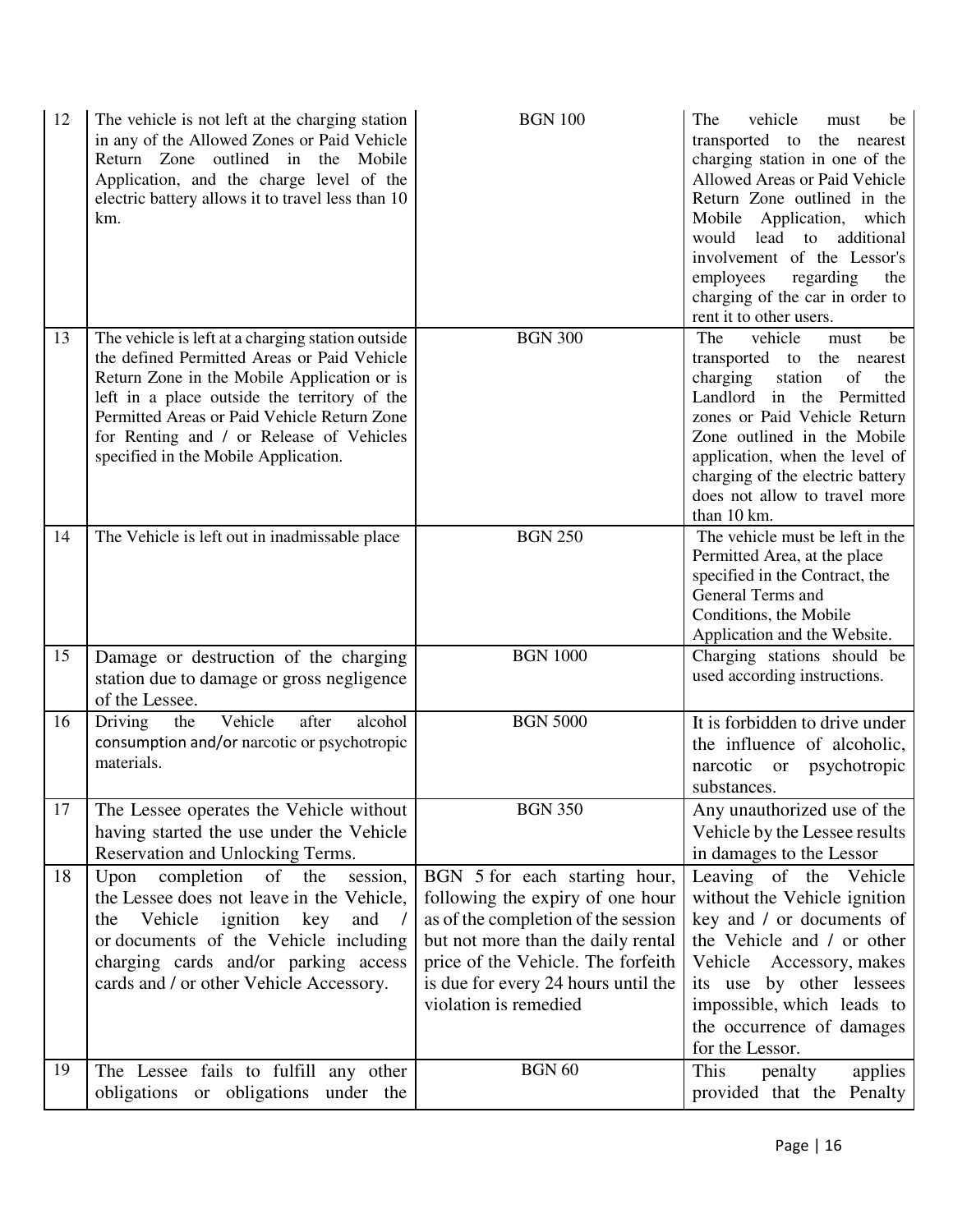|    | Rental Agreement or the General Terms<br>and Conditions.                                                                                                                                                                                                                                                                                                                                                                                                                                                                   |                                                                                                                               | List or other provisions of<br>the Rental Agreement or the<br>Terms<br>do<br>General<br>not<br>provide for a different<br>liability for the offense.                                                                                                                                                                |
|----|----------------------------------------------------------------------------------------------------------------------------------------------------------------------------------------------------------------------------------------------------------------------------------------------------------------------------------------------------------------------------------------------------------------------------------------------------------------------------------------------------------------------------|-------------------------------------------------------------------------------------------------------------------------------|---------------------------------------------------------------------------------------------------------------------------------------------------------------------------------------------------------------------------------------------------------------------------------------------------------------------|
| 20 | In any case of damage to the Vehicle due<br>to a road accident caused by the Lessee or<br>failure to perform the obligations of the<br>Lessee laid down in the Agreement or the<br>General Terms and Conditions, as well as<br>actions / omissions of the Lessee resulting<br>in the Vehicle being confiscated by<br>authorities<br>and<br>competent<br>$\prime$<br><b>or</b><br>confiscation of the necessary documents<br>for vehicle's lawful management and / or<br>registration plates and / or other<br>accessories. | 75% of the daily rental rate<br>applicable at the time of default,<br>accrued for every 24 hour cycle                         | This penalty is due to the<br>fact that as a result of actions<br>/ omissions of the Lessee,<br>the Lessor is deprived of the<br>opportunity to use the asset<br>in accordance with<br>its<br>intended purpose.                                                                                                     |
| 21 | Breach of item 2.7 of the Vehicle Lease<br>and Services Agreement.                                                                                                                                                                                                                                                                                                                                                                                                                                                         | BGN 60 (for first violation)<br>BGN 120 (repeated violation within<br>6 / six / calendar months of the<br>previous violation) | The penalty is imposed due to<br>non-compliance<br>with<br>the<br>established contractual rules<br>during the rental period by the<br>Lessee and aims to ensure<br>compliance with the conditions<br>for use of rented electric cars,<br>objectified in the contract or<br>the general conditions to the<br>latter. |
| 22 | If the vehicle leased by the Lessee is<br>parked in violation of the current<br>provisions of the Road Traffic Act, other<br>applicable normative acts<br>and the<br>established contractual rules, as a result of<br>which the vehicle is forcibly towed by the<br>competent state authority, the Lessee<br>owes a penalty payment.                                                                                                                                                                                       | <b>BGN 150</b>                                                                                                                | The penalty is imposed for<br>non-compliance with<br>the<br>provisions specified in the<br>lease agreement or the<br>general conditions by the<br>Lessee during the rental<br>period costs incurred by the<br>Lessor.                                                                                               |
| 23 | In the event that the Lessee commits an<br>administrative offense during the lease<br>duration, the Lessee shall be liable to pay<br>a penalty for failure to fulfill the<br>obligation specified under the relevant<br>provision,<br>irrespective<br>of<br>the<br>administrative sanction imposed by the<br>competent state authority.                                                                                                                                                                                    | BGN 60 (for first violation)<br>BGN 120 (repeated violation within<br>6 / six / calendar months of the<br>previous violation) | The penalty is imposed due<br>to non-fulfillment of the<br>established<br>contractual<br>conditions during the rental<br>period by the Lessee and<br>aims to ensure compliance<br>with applicable regulations<br>governing public relations<br>for the safe movement of<br>roads and rules for the use of           |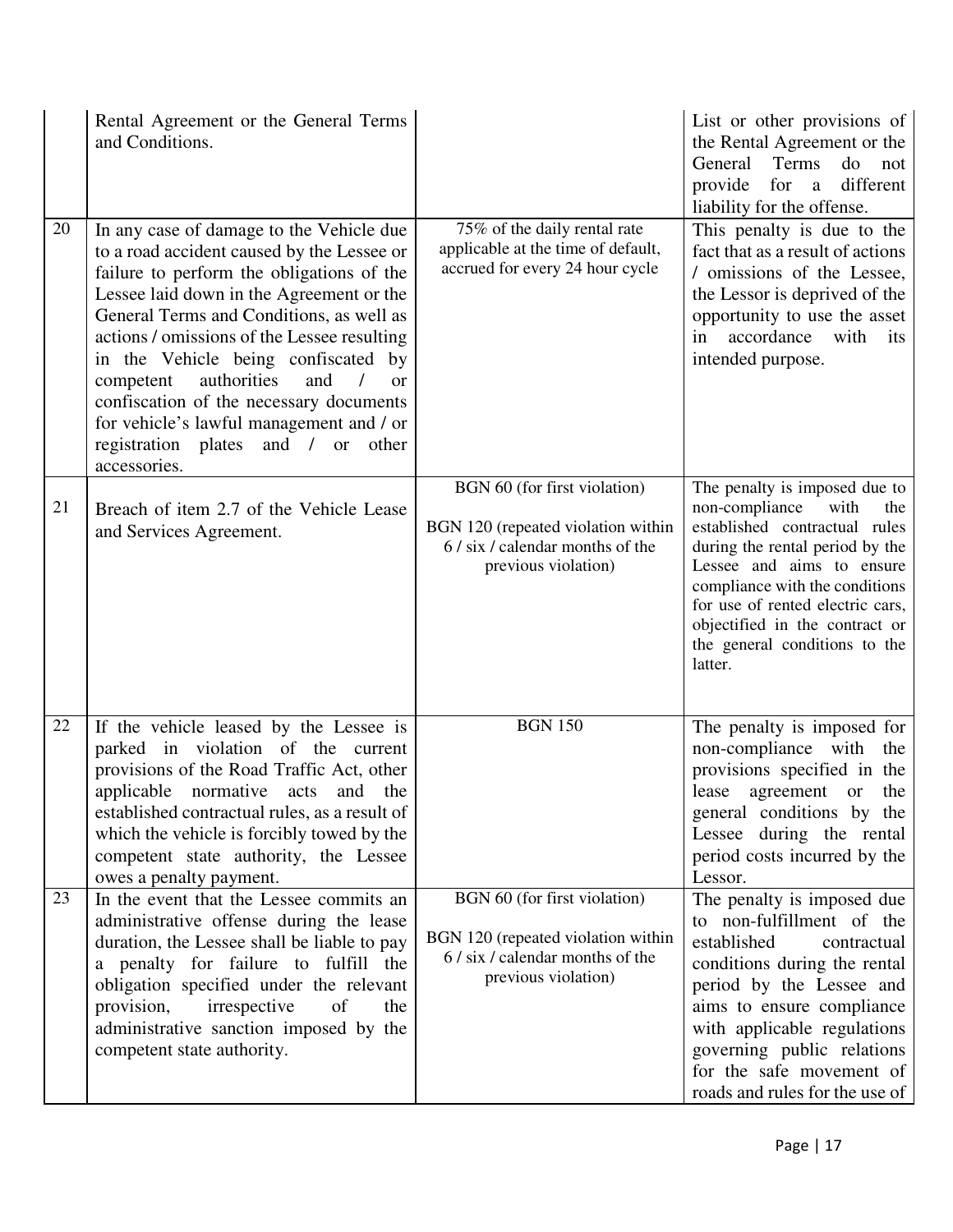|  | rented electric vehicles,     |  |
|--|-------------------------------|--|
|  | objectified in the contract   |  |
|  | and the general conditions to |  |
|  | the latter.                   |  |

\* The above penalties are charged by the Lessor and are due by the Lessee for each individual case of partial or complete damage to the specific Vehicle. The penalty is due regardless of claiming and / or receiving insurance indemnity.

Approved by the Order of the Executive director of Ride Share Bulgaria

#### **SPARK**

# **GENERAL TERMS AND CONDITIONS FOR LEASE AND PROVISION OF SERVICES**

**"RIDE SHARE BULGARIA" ЕAD ("SPARK")** entitles the registered customers (Lessees) for short-term use of electric motor vehicles, subject to availability.

This document contains General Terms and Conditions under which "RIDE SHARE **BULGARIA" ЕAD ("SPARK")** provides services to its Clients via its Mobile application / https://play.google.com/store/apps/details?id=lt.mediapark.rideshare и

https://itunes.apple.com/lt/app/spark-your-electric-drive/id1095645824?mt=8/. These conditions bind all Lessees using services given trough "Ride Share Bulgaria" AD Carsharing Mobile application.

# 1. SUBJECT MATTER OF THE GENERAL TERMS AND CONDITIONS

- 1.1. These General Terms and Conditions regarding "Ride Share Bulgaria" ЕAD Carsharing Mobile application which includes lease and provision of Services related to Electric Vehicles (hereinafter – **General Terms and Conditions**) establish:
- 1.1.1. Vehicle reservation management procedure;
- 1.1.2. Vehicle use procedure;
- 1.1.3. Requirements for persons using Vehicles and undertakings of the Lessee regarding the aforementioned;
- 1.1.4. Vehicle inspection conditions;
- 1.1.5. Other conditions related to the use of Vehicle.
- 1.2. These General Terms and Conditions indicate only the necessary information regarding the reservation and use of the Vehicle. While reserving and using the Vehicle, the Lessee must act in accordance with the criteria of reasonableness and fairness and must assure that the actions related to the reservation of the Vehicle are performed in good faith and the Vehicle is used in accordance with the Lessor's requirements by the registered person, who undertakes to take the necessary care of it.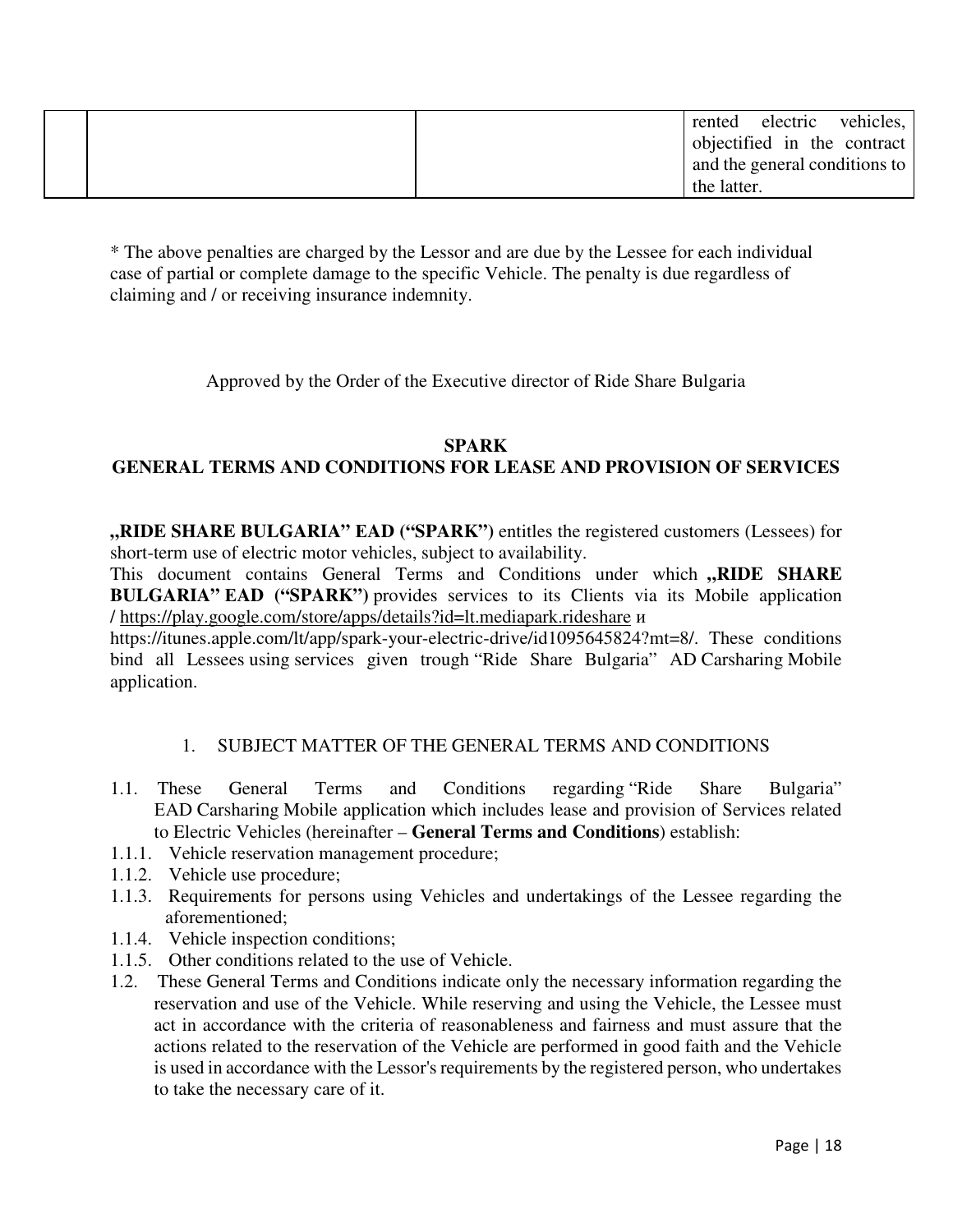1.3. Regarding any issues in relation to the Agreement, these General Terms and Conditions or the use of the Vehicle the Lessee may contact the representatives of the client support center of the Lessor by phone: +3592 4193476 or at e-mail info@spark.bg.

# 2. DEFINITIONS

- 2.1. **Lessor** –,,RIDE SHARE BULGARIA" EAD ("SPARK"), legal entity's code 204787918, VAT payer's code BG204787918, registered office at floor 7, 41 Christopher Columbus, Sofia, the Republic of Bulgaria, data on which is collected and kept in the Trade register at the Entry Agency of Republic of Bulgaria.
- 2.2. **Lessee** legally capable individual who is interested in using the Mobile Car Sharing Application has a valid driving license category "B", issued by the competent authorities of one of the following countries: Republic of Austria, Kingdom of Belgium, Republic of Bulgaria, Federal Republic of Germany, Hellenic Republic, Kingdom of Denmark, Republic of Estonia, Republic of Ireland, Kingdom of Spain, Italian Republic, Republic of Cyprus, Republic of Latvia, Republic of Lithuania, Grand Duchy of Luxembourg, Republic of Malta, Kingdom of the Netherlands, Republic of Poland, Portugal Republic, the Republic of Slovenia, the Republic of Hungary, the Republic of Finland, the French Republic, the Republic of Croatia, the Czech Republic and the Swiss Confederation and has a minimum of 1 (one) year of experience as a driver in the relevant category. The above circumstances are certified by the provision of a valid driving license issued in the name of the Lessee by the authorities of one of the above countries. For the avoidance of doubt, the Parties expressly agree that upon registration on the Website and each time the Lessee registers in his account on the Website, he unconditionally confirms by appropriate action that he has the right to conclude and perform the Contract and use Vehicles. under the conditions specified in the Contract and the General Terms and Conditions, as well as the validity of the provided identity documents.
- 2.3. **Parties** collectively the Lessor and the Lessee; each of them separately as the **Party**, when avoiding distinguishing one of them.
- 2.4. **Agreement** Vehicle lease and services agreement, concluded between the Lessor and the Lessee digitally, an integral part of which is List of Penalties - Appendix 1 and these General Terms and Conditions, the contents of which the Lessee unconditionally agrees upon registration in the Mobile Application.
- 2.5. **Vehicle** an electrically propelled vehicle which is provided by RIDE SHARE BULGARIA to the Lessee for temporary possession and use in accordance with the procedure and terms indicated in the Agreement.
- 2.6. **Vehicle System** an electronic system installed in the Vehicle, recording and delivering to the Lessor the information about current location of the Vehicle, distance covered by the Vehicle, Vehicle Use Period, as well as other data in relation to the Vehicle and its use.
- 2.7. **List of Penalties** list of penalties due for improper performance or failure to perform the Agreement (including, but not limited to the General Terms and Conditions) indicated in the Agreement. For the avoidance of doubt, provided that as a result of the failure of the Lessee there are grounds for imposing any defaults by the Lessor, the Lessor shall have the right to apply all penalties cumulatively. Claiming penalties does not relieve the Lessee of his obligation to cover all documented expenses in connection with the remedy of the damages incurred as a result of the non-performance.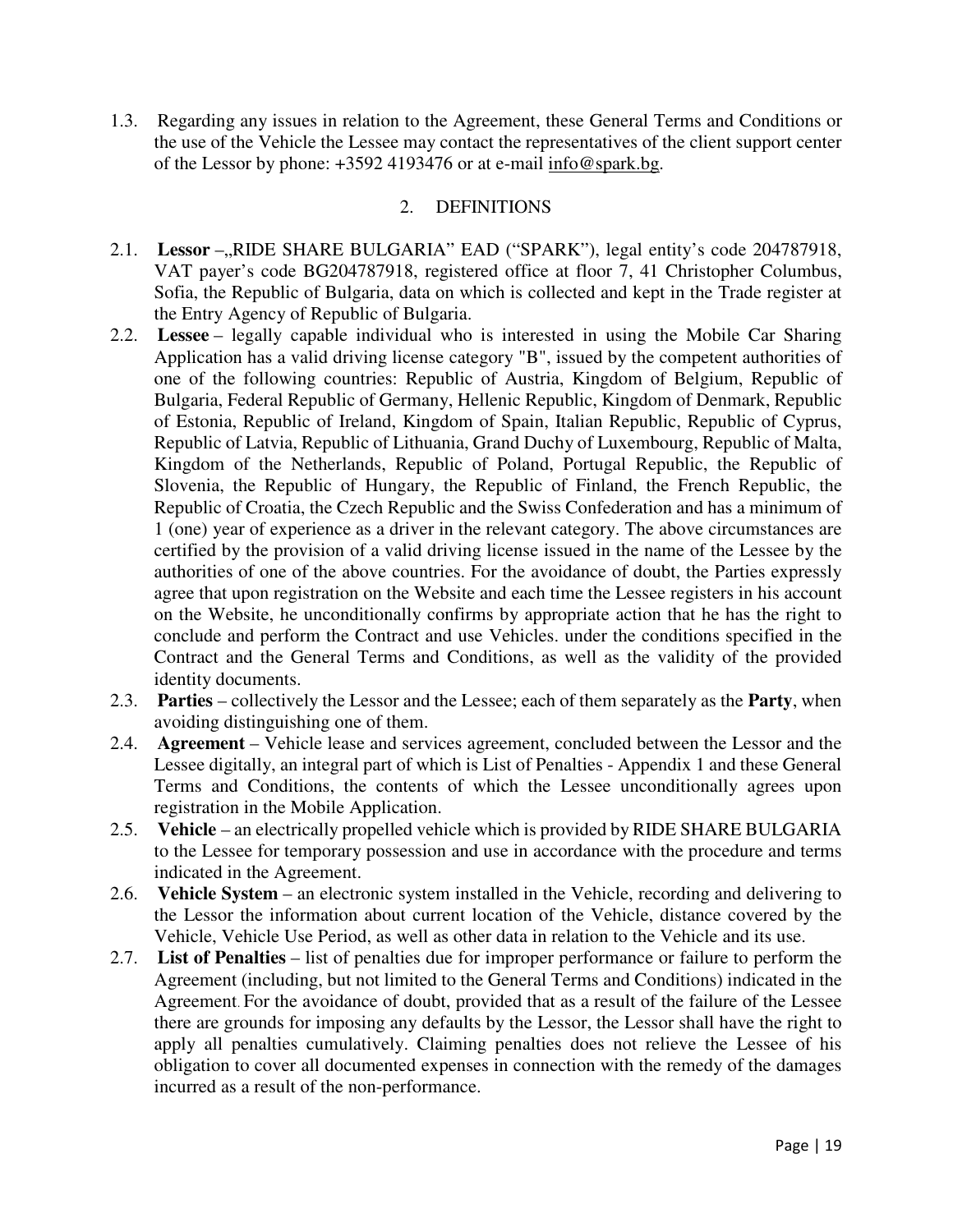- 2.8. **Business Hours** business hours of the Lessor, i.e. time period from 9 AM to 6 PM Bulgarian time from Monday to Friday and from 10 AM to 7 PM on Saturday and Sunday, except for the public holidays, provided in the legal acts of the Republic of Bulgaria, as well as other exceptions indicated in the normative acts.
- 2.9. **Charging Station** Vehicle electric charger, located at places indicated in the Mobile Application. The list of Charging Stations is also provided in the WebsiteIn case that the vehicle is charged at charging stations not provided in the Mobile Application / the the Website, the charging will be made to the Lessee's account.
- 2.10. **Price List**  fees for the Vehicle lease and Services, as well as other fees, all of which are provided in the Website and the Mobile Application, which may be changed unilaterally by the Lessor.
- 2.11. **Mobile Application** Vehicle search, reservation, use, payment and other services system owned by the Lessor, which is managed by a smartphone. The Mobile Application may be downloaded free of charge from the App Store or Google Play platforms.
- 2.12. **Services** Vehicle maintenance (major and current repairs, technical service), compulsory insurance against civil liability for the vehicle's holder and vehicle insurance (KASKO with covered risks of damage / loss of the vehicle caused as a result of malicious actions by third parties, natural disasters and theft), all materials necessary for the exploitation of the Vehicle (e.g. electricity, windscreen washing fluid).
- 2.13. **Website** website of the Lessor under the address www.spark.bg.
- 2.14. **Paid Vehicle Return Zone** shall mean a place in which the Lessee may return and park the Vehicle only at the additional charge. The charge shall be indicated in the Mobile Application. The Paid Vehicle Return Zone shall be marked in the Mobile Application in a purple colour and the specific marking.

# 3. USE OF THE WEBSITE ACCOUNT AND MOBILE APPLICATION

- 3.1. By signing the Lease Agreement, respectively by creating a personal account in the mobile application, the Lessee provides his e-mail address, which is considered to be the identification code of the Lessee.
- 3.2. Upon Lessee's first registration with the Website or the Mobile Application, he shall create a password which shall be used for further logins to the Website or the Mobile Application.
- 3.3. Login to the Website or the Mobile Application data is provided only to the Lessee, therefore the Lessee must keep this data and is obliged not to disclose it to anyone. The Lessee undertakes not to provide the login details in his personal account in the Mobile Application to third parties, otherwise the Lessee owes payment of all damages incurred by the Lessor as a result of the use of the Lessee's personal account by third parties.
- 3.4. The Lessee must immediately inform the Landlord by sending an e-mail to the e-mail address: office@spark.bg and / or by submitting a notification in the Mobile Application and / or by telephone conversation with the customer center in case he loses the login details and / or these data become known to third parties. Upon receipt of such notification, the Lessor provides the Lessee with new login details in the Mobile Application.
- 3.5. Losses that occurred after submitting the notice indicated in Section 3.4 to the Lessor and after the end of the period for issuing the new login data indicated in Section 3.4, shall be covered by the Lessor, except when such losses occurred due to dishonest actions of the Lessee. If the losses occurred due to use of the login data before the end of time period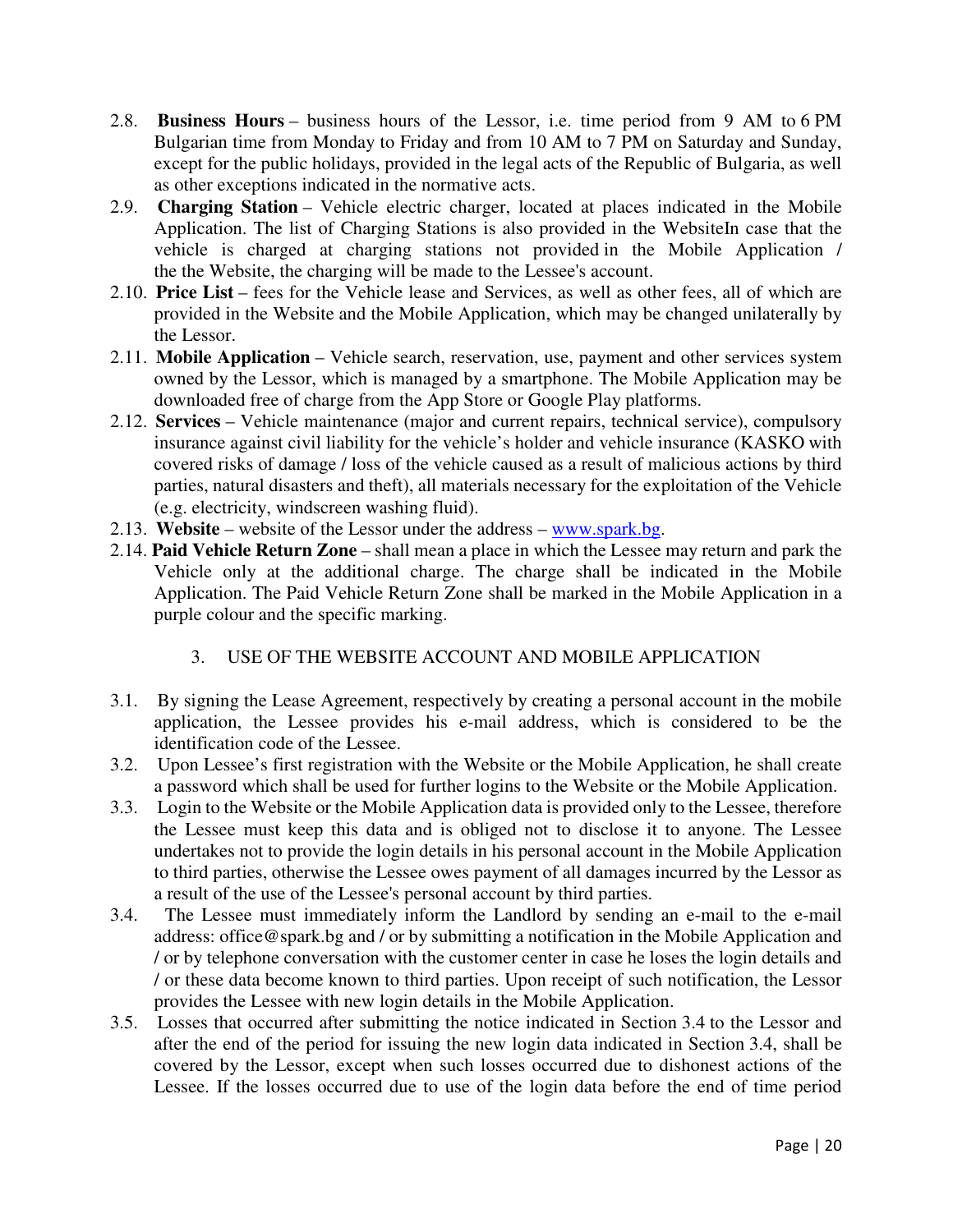indicated in Section 3.4, it shall be considered that such losses occurred due to gross negligence of the Lessee.

- 3.6. The Lessee shall ensure the compliance with all reasonable security measures, including, but not limited to anti-virus programs while using computer hardware, software or any other equipment, while connecting to the Website and/or the Mobile Application, and shall be liable for all the consequences which arise due to insufficient security of the Lessee's computer or other systems.
- 3.7. In case the security of software and/or data, which are necessary to use the Mobile Application, is violated, the Lessor, in accordance with the request of the Lessee, shall provide the Lessee with a new password which shall be immediately changed by the Lessee.
- 3.8. The Lessee is responsible for the storage and use of his / her identity documents and undertakes to ensure that the identity documents are valid and reliable at any time from the conclusion of the Agreement

# 4. RESERVATION MANAGEMENT PROCEDURE

- 4.1. The reservation is made by the Mobile application. Advance booking is available 15-45 minutes (depending on the selected booking period) until the start of the intended use of the Vehicle. During the initial reservation period of 15 (fifteen) minutes, no fees are charged to the Tenant. Any extension of the reservation after these 15 (fifteen) minutes is paid depending on the selected period for extension of the reservation. To make a reservation, you must complete the following steps
- 4.1.1. Login to the Mobile Application;
- 4.1.2. Select the desired Vehicle, indicated in the Mobile Application;
- 4.1.3. Confirm reservation of the Vehicle.
- 4.2. Confirmation of the reservation shall be generated on the display of the Lessee's smartphone.
- 4.3. In case the Lessee does not start using the Vehicle during 15-45 minutes (depending on the selected reservation period) since the moment of confirmation of reservation, the reservation of the Vehicle shall be automatically cancelled.
- 4.4. Time period for using the Vehicle, for which the Lessee shall pay the Lease and Services fees, including the insurance related to the respective Vehicle, according to the Lease Agreement and the General Terms and Conditions of the Lease Agreement, shall be calculated from the unlocking of the Vehicle reserved by the Lessee and is accounted in accordance with the procedure and terms indicated in the Price List until the termination of the use of the Vehicle by using the Mobile Application and leaving the Vehicle at the Permitted Location indicated in Sections 5.3.5 and 5.3.6 of these General Terms and Conditions.

# 5. VEHICLE USE PROCEDURE

- 5.1. Vehicle use Instruction:
- 5.1.1. The reserved Vehicle shall be unlocked upon selecting by the Lessee command "Unlock" on the screen of the smartphone, by using the Mobile Application of the Lessor;
- 5.1.2. The Lessee must inspect the Vehicle (inside and outside) for damage and other damage to the vehicle, check that the tires of the Vehicle are properly inflated, that the power level of the electric battery of the Vehicle is sufficient to pass 10 km (ten km) or more, to check whether there are visible external damages, defects and / or discrepancies of the Vehicle or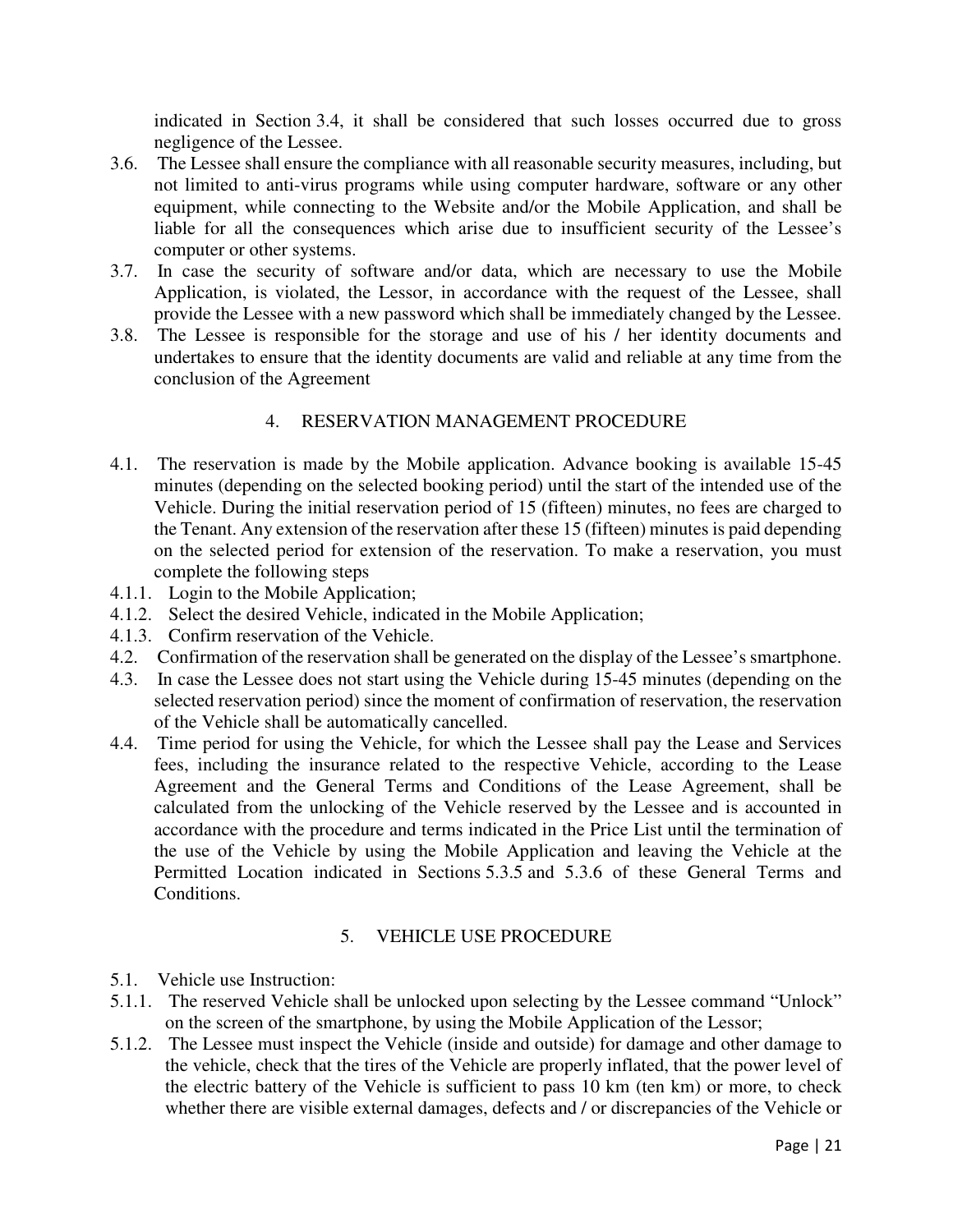its equipment and documentation, and if this is established immediately before the use of the Vehicle, the Lessee must notify the Customer's Customer Center at +3592 4193476, and / or select the appropriate command on the smartphone screen to report an incident, using the Lessee's Mobile Application and / or send an e-mail to the office address: office @ spark. bg, in which to indicate the identified problem, attaching evidence to the message;

- 5.1.3. Inside the Vehicle, the Lessee must find the ignition key, instructions for use, Vehicle documents, insurance documentation, At the specific request of the Lessee and sufficient availability, the Lessor may provide a charging cable for the vehicle (Type2) and / or a cable for standard Shuko contact, for which the Parties sign a handover protocol, which indicates the period of use of these cables. On the date of expiration of the term under the previous sentence, the Lessee undertakes to return the charging cables, which were provided at the registered office and the address of management of the Lessor, for which the Parties draw up a protocol for their return. The Lessee shall check that all documents specified in the instructions, devices and accessories of the Vehicle are available. If any of the above is missing or damaged and / or there are discrepancies, the user immediately before using the Vehicle must inform the customer center of "RIDE SHARER BULGARIA" EAD by phone +3592 4193476 and / or select the appropriate command on the smartphone screen using the Mobile application or send an e-mail to an e-mail address. : office@spark.bg, waiting for the provision of additional instructions by the Lessor in connection with the use of the Vehicle.Until the date of receipt of the necessary instructions, the Lessee shall not owe the payment of the rental price, unless it is established that he has not immediately notified the Lessor of the incident and / or provided that the necessary actions by the Lessee have not been performed or have been negligent. , in view of the Lease Agreement, the General Terms and Conditions to the Lease Agreement, the information provided in the Mobile Application or the Operating Instructions. Notwithstanding the hypotheses under the previous sentence, the Lessee is obliged to take all necessary actions to preserve the integrity and safety of the Vehicle, its documentation, devices and devices;
- 5.1.4. The Vehicle must be started up and it should be driven in the manner provided in the instruction, indicated in Section 5.1.3 of these General Terms and Conditions;
- 5.1.5. In case of temporary stopping, the Vehicle shall be locked and un-locked with the ignition key;
- 5.1.6. After using the Vehicle, the Lessee must return it to one of the Permitted Zones or the Paid Vehicle Return Zone for which additional fees are due from the Lessee specified in the Mobile Application, make sure that the vehicle is not damaged and other damage, leave the ignition key inside the Vehicle at the designated place, check whether has not left any of his belongings and to make sure that he has left in the Vehicle all documents, devices and accessories of the Vehicle, which are listed in the instruction, which is in the Vehicle and / or in the Website and the Mobile Application;
- 5.1.7. After arriving at the place specified in Section 5.1.6 of these General Terms and Conditions and leaving the Vehicle, the Lessee must select the command "End the trip" of the Mobile Application of the Lessor. The Lessee shall ensure that after leaving the Vehicle it is locked, all windows and sunroof are closed, the parking brake is applied, the vehicle lights and multimedia devices are switched off, and the Vehicle is parked in accordance with the requirements of the Traffic Act. on the roads, other applicable regulations and safety and security requirements.
- 5.2. Charge the vehicle battery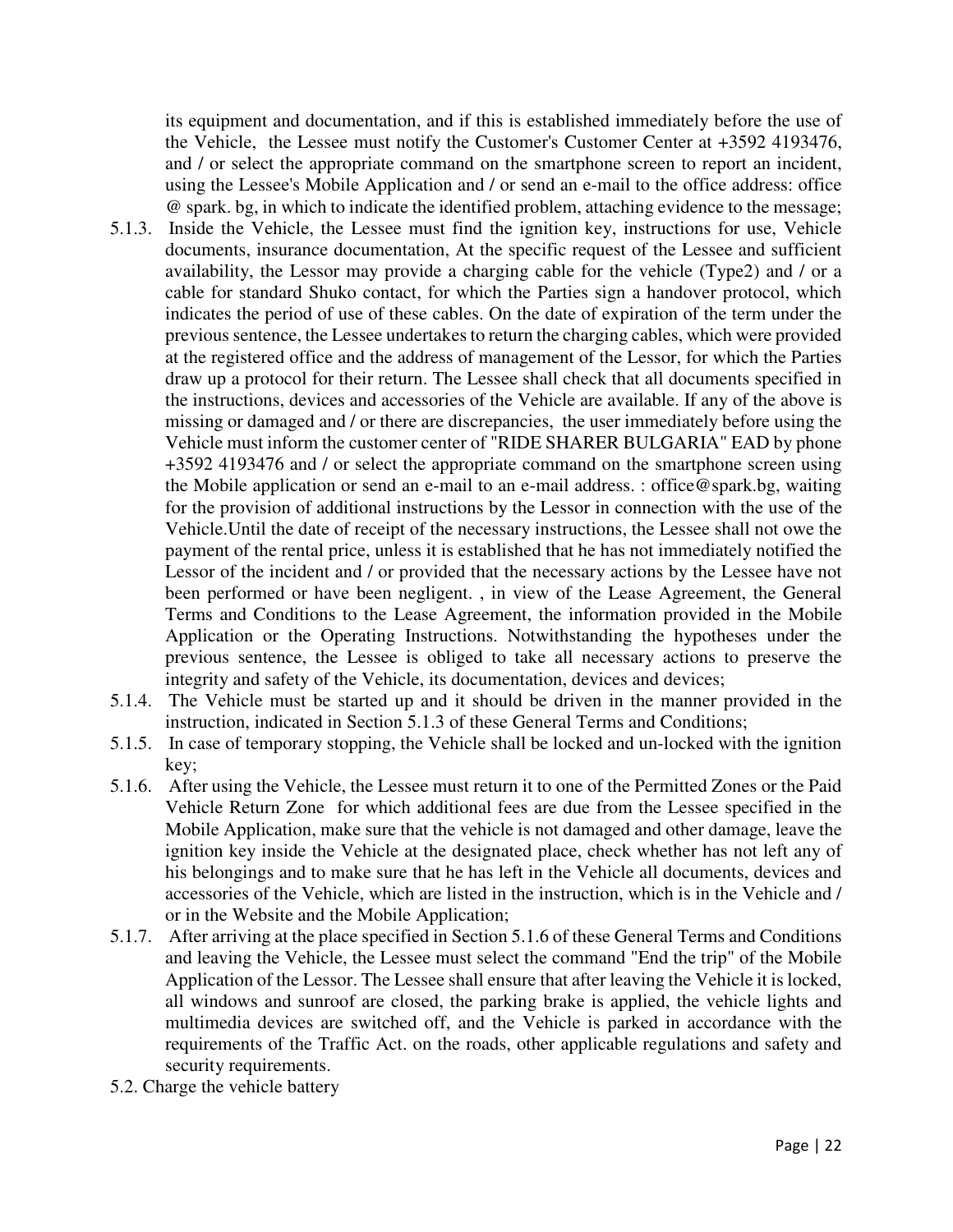- 5.2.1. The Lessee must leave the Vehicle in charge mode at the nearest Eldrive Charging Station and in the Permitted Area or the Paid Vehicle Return Zone for which additional fees are due from the Lessee specified in the Mobile Application, provided that the level of charge of the Vehicle's battery is sufficient to pass less than 10 km (ten kilometers). If the nearest Charging Station is not installed in a Permitted Zone or Paid Vehicle Return Zone - the Lessee undertakes to leave the Vehicle to a Permitted Zone or Paid Vehicle Return Zone after it has been charged enough so that after parking there is a residual charge of the battery of at least 10 km. (ten kilometers).
- 5.2.2. Under no circumstances does the Lessor guarantee and is not responsible in the event that the Charging Station selected by the Lessee does not work, is not accessible or is occupied by another vehicle that is being charged.
- 5.3. Other terms for using the Vehicle:
- 5.3.1. The Lessee must ensure that the Vehicles are used for their intended purpose in accordance with the terms of the Agreement, producer's recommendations and instructions for use, for which is informed also in compliance with the present General Terms and Conditions and the Road Traffic General Terms and Conditions and requirements of any other applicable normative acts;
- 5.3.2. The Lessee is not entitled to use the Vehicle for competitions, other sports, off-road driving or other purposes of a competitive nature, to carry out commercial activities and to use the Vehicle as a training vehicle or in a constantly increased load mode (transport of heavy loads and etc.), for other purposes for which the Vehicle is not suitable, nor to use the Vehicle for performance of activities, prohibited by the effective normative acts on the territory of the Republic of Bulgaria;
- 5.3.3. The Lessee must ensure that there shall not allow smoking inside the Vehicle and if any animals are to be carried in the Vehicle, such animals must be carried in specially suited boxes, making sure that the Vehicle does not get dirty;
- 5.3.4. The Lessee must ensure that even if the Vehicle is parked only for a short period of time, the Vehicle is be parked in a parking space permitted under applicable regulations, the lights and player shall be turned off, the windows and sunroof shall be closed and all the locks shall be locked up;
- 5.3.5. After completion of the use, the Lessee shall park the Vehicle at any a Permitted Location or the Paid Vehicle Return Zone for which additional fees are due from the Lessee specified in the Mobile Application;
- 5.3.6. The Lessee shall ensure that after completion of the use, the Vehicle shall not be parked in private parking lots, yards and parking lots reserved for third party vehicles or prohibited areas for parking in accordance with applicable regulations, the Agreement and these General Terms and Conditions. The Lessee shall ensure that the Vehicle shall not be left in such places, where vehicle parking is forbidden by road signs and/or road markings. The Lessee is not entitled to leave the Vehicle in the zones where signs "Forbidden to Stop", "Forbidden to Park" and "Reserved Parking Space" are valid, regardless the time constraints also to breach the Road Traffic General Terms and Conditions in any other way. The Lessee shall be held liable for breaches of the Road Traffic General Terms and Conditions and/or other legal acts or these General Terms and Conditions, for leaving the Vehicle at an improper place;
- 5.3.7. Any actions or attempts to scan the Vehicle's system data, copy, change or remove such are strictly forbidden;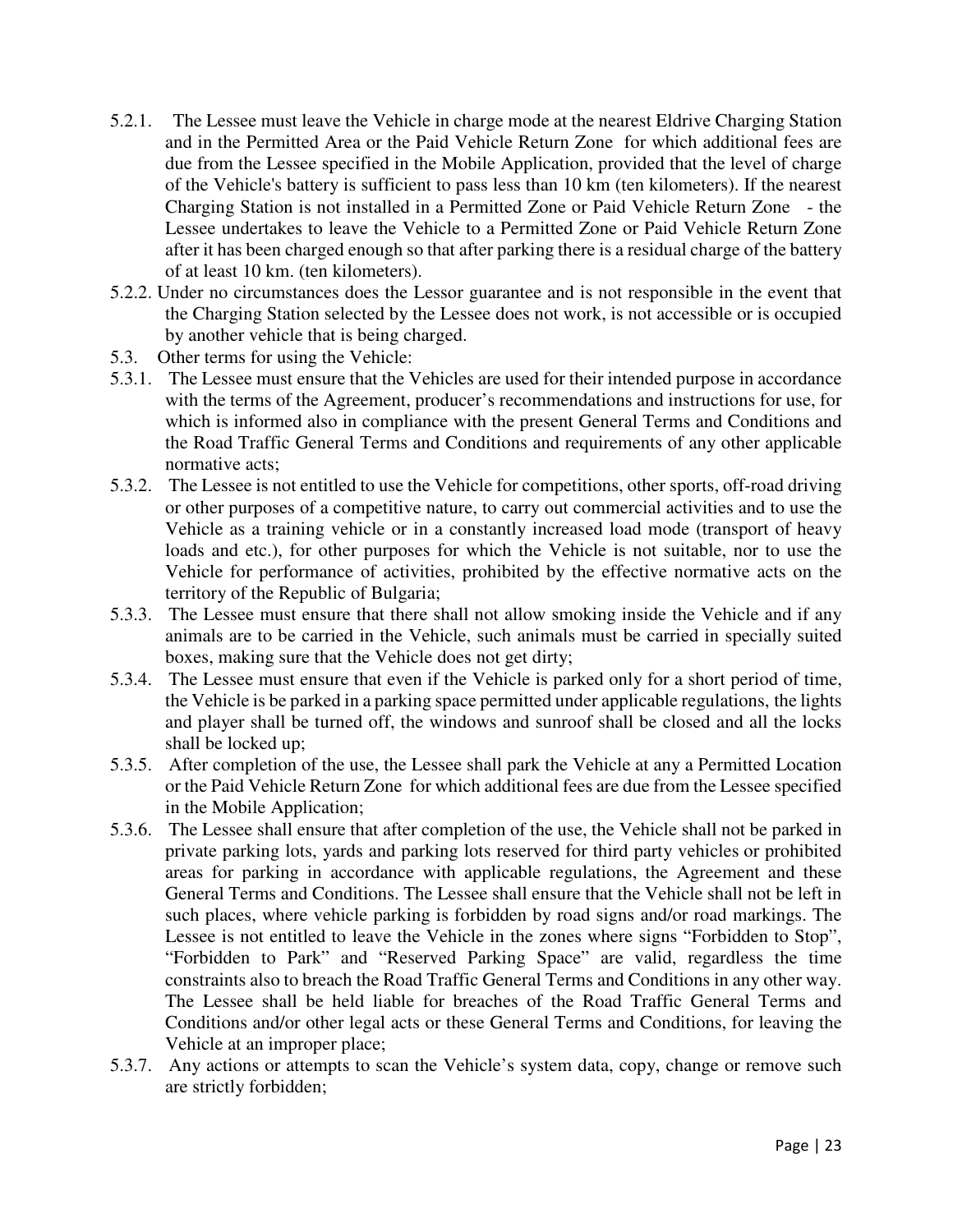5.3.8. It is prohibited to take the Vehicle out of the territory of the Republic of Bulgaria, as well as outside the established sections for the movement of Road Vehicles.

# 6. TERMS FOR THE END OF USE OF THE VEHICLE

- 6.1. The Lessee must return (in a Permitted Location) the Vehicle in the condition which is not worse than the one when the Lessee received the Vehicle, subject to its ordinary wastage. In determining whether the Vehicle's suffered tear and wear is ordinary, the Parties shall refer to the requirements set by state technical inspection General Terms and Conditions. Alongside other damage, ordinary tear and wear shall not be considered:
- 6.1.1. Parts being broken, deformed and otherwise damaged by mechanic or thermal means;
- 6.1.2. Devices and equipment being out of order;
- 6.1.3. Bodywork dents, paint layer cracks and vivid (paint layer damaged to the primer) scratches;
- 6.1.4. Paint layer depreciation as a consequence of intense washing and/or cleaning of the Vehicle;
- 6.1.5. Repair performed in poor quality and/or defects arising out of such poor-quality repair;
- 6.1.6. Bodywork windshields' cracks;
- 6.1.7. Bodywork windshields' scratches, originating from messy use and/or cleaning of the Vehicle;
- 6.1.8. Interior damage such as burnt or stained seats, broken plastic front panel parts, trunk hood, windows' opening handles, etc.;
- 6.1.9. Damaged geometry of bodywork.
- 6.1.10. Missing documents, accessories, fixtures or devices for which the Lessee is notified by the Agreement, the General Terms and Conditions, the operating instructions, available in the Vehicle, or by any other reasonable and demonstrable means
- 6.2. If the Lessee, after completion of the Vehicle lease or by demand of the Lessor, in the case provided in Section 6.3 of these General Terms and Conditions, does not return the Vehicle in a proper manner, the Lessor has the right to report claim to the competent authorities, also the Lessor shall have the right to block the ignition of the Vehicle and to claim and receive the payment of penalties in accordance with Appendix 1 to the Agreement – Price List as well as any other compensations and damages due to the breach.
- 6.3. The Lessor is entitled to demand for return of the Vehicle at any time, alongside all its documents and equipment, in case the Lessee uses the Vehicle longer than 30 (thirty) days or uses the Vehicle dangerously and/or illegally and/or breaches these General Terms and Conditions and/or the Agreement. In such case, the Lessee shall return the Vehicle to the Lessor, alongside all its documents and equipment, bringing the Vehicle to any Permitted location indicated in Sections 5.3.5 or 5.3.6 of these General Terms and Conditions, no later than within 3 (three) hours since the moment of receipt of a demand from the Lessor (using the Mobile Application or by any other means permitted by the legal acts). In case the Lessee fails to return the Vehicle to the Lessor on time, the Lessor is entitled to block the control of the Vehicle and take back the Vehicle, claiming the respective due payments and penalties from the Lessee.
- 6.4. The invoice for using the Vehicle shall be issued to the person who has been designated by the Lessee before the beginning of lease and is cannot be amended.

# 7. FAILURES AND DAMAGE OF THE VEHICLE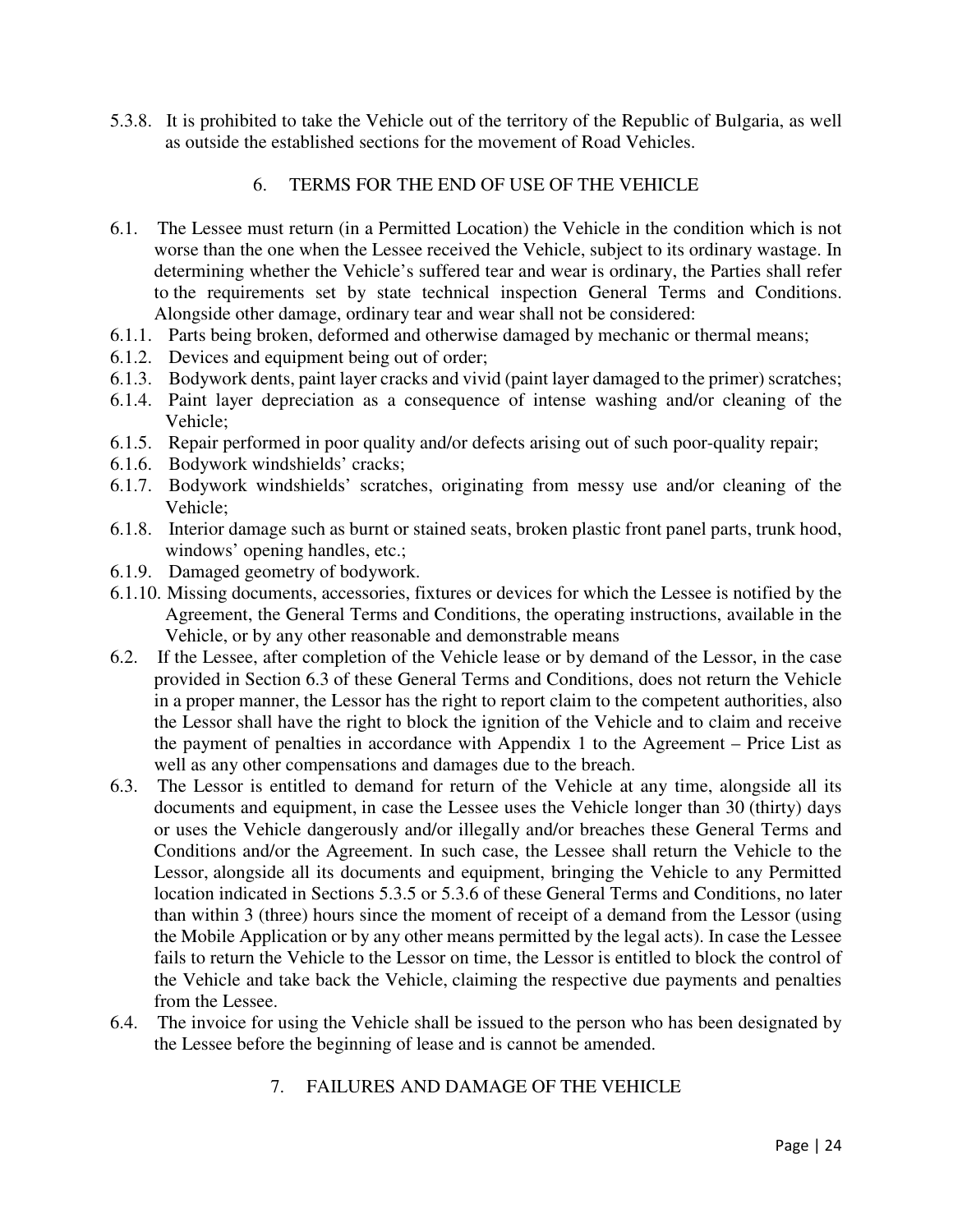- 7.1. In case the Vehicle is damaged, warning signals appear on the dashboard, suspicious side sounds may be heard and / or there is no possibility for safe continuation of the operation of the Vehicle, the Lessee is obliged to immediately stop using the Vehicle. stay and parking area, to inform the Lessee through the Mobile Application and / or the Customer Center by making a telephone call and / or to send an e-mail to the e-mail address: office@spark.bg about the above and to follow additional instructions given by the Landlord and specified in the Operating Instructions.
- 7.2. In case the Vehicle is damaged due to a traffic accident or due to presence of any other circumstances, the Lessee shall immediately inform the Lessor and respective authorities (police, fire department, insurer of the Vehicle, etc.), fill the traffic accident declaration and perform other necessary actions in order to avoid or mitigate imminent damage to the Lessor, the Vehicle and/or third parties and property.
- 7.3. The Lessee must ensure that the Vehicle is no longer used in case it is broken and is considered to be notified that such further use may lead to greater damage, increase losses or pose a threat to road safety.

# 8. REQUIREMENTS FOR PERSON'S USING THE VEHICLES AND RELATED UNDERTAKINGS OF THE LESSEE

- 8.1. The Lessee using the Vehicle is obliged to have a valid driving license for a motor vehicle of category "B", issued by the competent authorities of one of the countries exhaustively specified in the provision of item 2. 2 of these General Terms and Conditions, has experience as a driver of the relevant category for at least 1 (one) year, must be sober and not under the influence of narcotic, psychotropic or other psychoactive substances or their analogues.
- 8.2. It is prohibited to pass the Vehicle to drive to other persons.
- 8.3. The Lessee must comply with the Road Traffic Law and any other applicable normative acts while using the Vehicle.

# 9. LIABILITY OF THE LESSEE

- 9.1. Since the beginning of use of the Vehicle (Section 5.1.1 of the General Terms and Conditions) until the end of the use of the Vehicle (Section 5.1.7 of the General Terms and Conditions), the Lessee shall be fully liable for the Vehicle and he shall assume the risk and liability of hazardous source manager.
- 9.2. In any case, application of penalties determined in the Agreement and/or the General Terms and Conditions does not release the Lessee from the obligation to perform undertakings indicated in the Agreement and/or the General Terms and Conditions.
- 9.3. Failure to execute the rights provided in the Agreement and/or the General Terms and Conditions by the Lessee shall not constitute a waiver of such rights and partial execution of such rights shall not preclude further execution of such rights.
- 9.4. In case the Lessee does not notify the Lessor by message in the Mobile Application and / or by sending an email to the e-mail address: office@spark.bg and / or by phone call to the customer center about the damages, defects and / or other discrepancies of the Vehicle , the equipment and / or its documentation, occurred / ascertained before the start of the use of the Vehicle, the Lessee is responsible for all ascertained damages, discrepancies and defects.
- 9.5. In case the Lessee violates the provisions of the Road Traffic Act and / or other regulations, the latter undertakes to recover the direct losses of the Lessor incurred as a result of such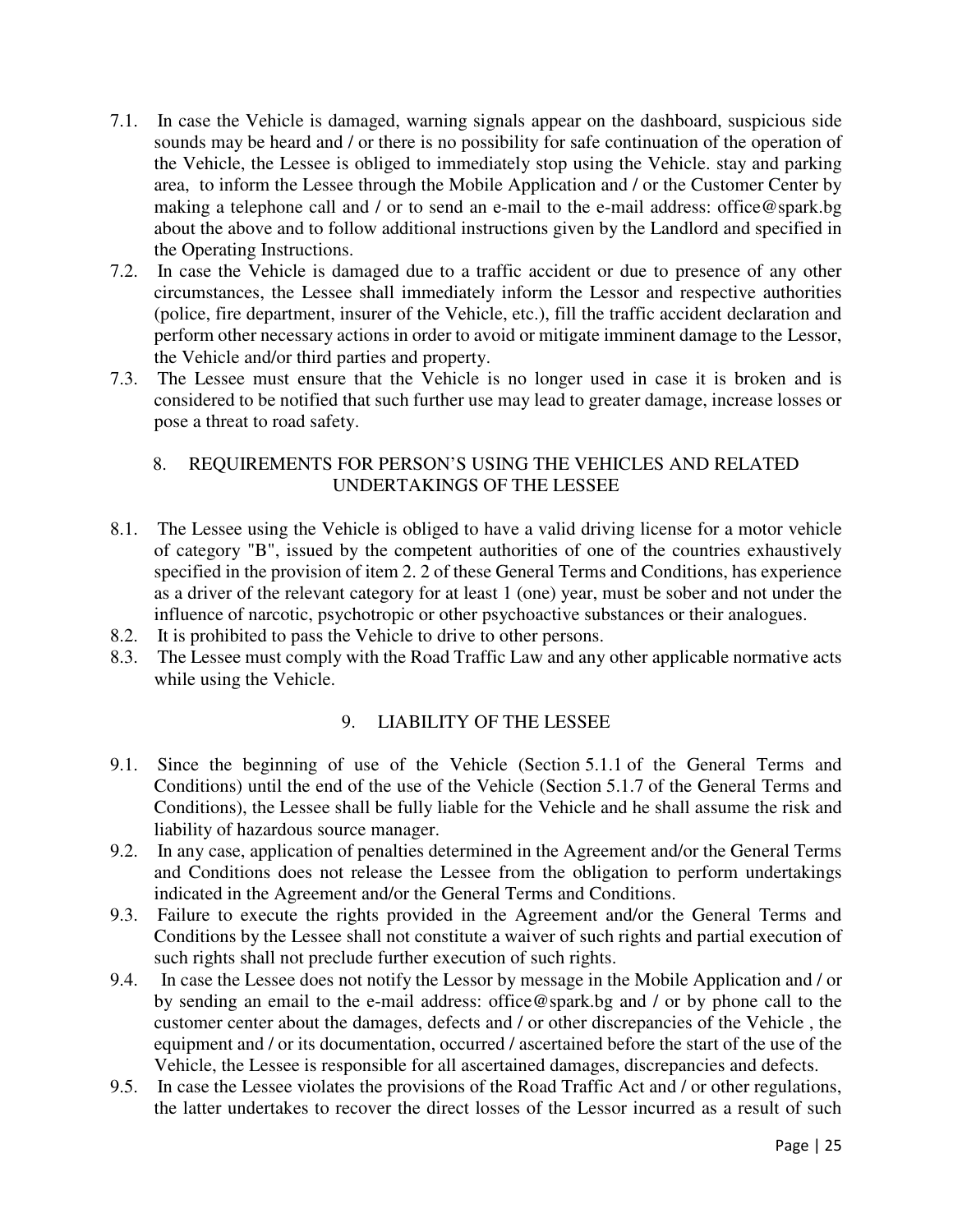violation for each violation, as well as to pay the due penalties according to the Penalty List and possibly the due rental price, for which the Lessee provides his consent, by registering in the Mobile Application and concluding this agreement for direct debit of amounts due from his payment card by the Lessor and accordingly - in the absence of availability, undertakes to pay the amount due within three days after the request of the Lessor.

9.6. In case the Lessee breaches the General Terms and Conditions/Agreement, penalties determined in the List of Penalties and in the Agreement shall be applied. The Parties acknowledge that this penalty is considered to be compensation of the Lessor losses arising from the Lessee's specific breach that have breached the Terms of Service / the Agreement and the Lessee expressly gives his/hers acknowledgment and acceptance of the size and amount of the applicable penalties as set by the Lessor at the date of registration in the Mobile Application and prior to the start of each use of the Vehicle.

#### 10. DEFECTS AND INCOMPATIBILITIES OF THE VEHICLE AND RELATED LIABILITY OF THE LESSOR

- 10.1. The Lessor shall ensure that the Vehicle is in the working order and prepared for exploitation.
- 10.2. Vehicle defects that do not have and shall not have any influence in the near future to the road safety shall not be considered as defects.
- 10.3. The Lessor is liable for the performance of undertakings indicated in the Agreement and must reimburse any direct losses of the Lessee which were incurred due to improper performance of undertakings by the Lessor. The Lessor shall not be held liable for acts or omissions by local authorities or other third persons. Also, the Lessor shall not be held liable for losses that the Lessee incurred or may incur due to inefficient use of the Vehicle and losses that have arisen due to the Vehicle failing to meet the Lessee's expectations related to the Vehicles. In any case, the Lessor shall not be held liable relative to each other for any indirect losses.
- 10.4. The Lessor shall not be held liable for the losses of the Lessee that he could not use the Vehicle in the event of an accident or due to some other reasons outside the control of the Lessor.

#### 11. FINAL PROVISIONS

- 11.1. The General Terms and Conditions form an inseparable part of the Agreement.
- 11.2. The Lessor does not assume any risk or liability and is unconditionally released from such, in case the Lessee did not get familiar with the General Terms and Conditions and/or the Agreement, given the circumstance that such option was granted to the Lessee.
- 11.3. These General Terms and Conditions may be amended unilaterally by RIDE SHARE BULGARIA EAD, in accordance with the rules established in the provisions of the Consumer Protection Act, and the Lessor shall therefore notify the Lessee within 7 (seven) days from the date of the amendment.
- 11.4. Each Party undertakes to inform the other Party in writing, by using the Website, no later than within 5 (five) calendar days if the registered office (residence) address or other contact information provided in the Agreement changes.
- 11.5. The capitalised terms used in these General Terms and Conditions shall have the meaning ascribed to them in the Agreement, except when these General Terms and Conditions clearly and unambiguously determine otherwise.